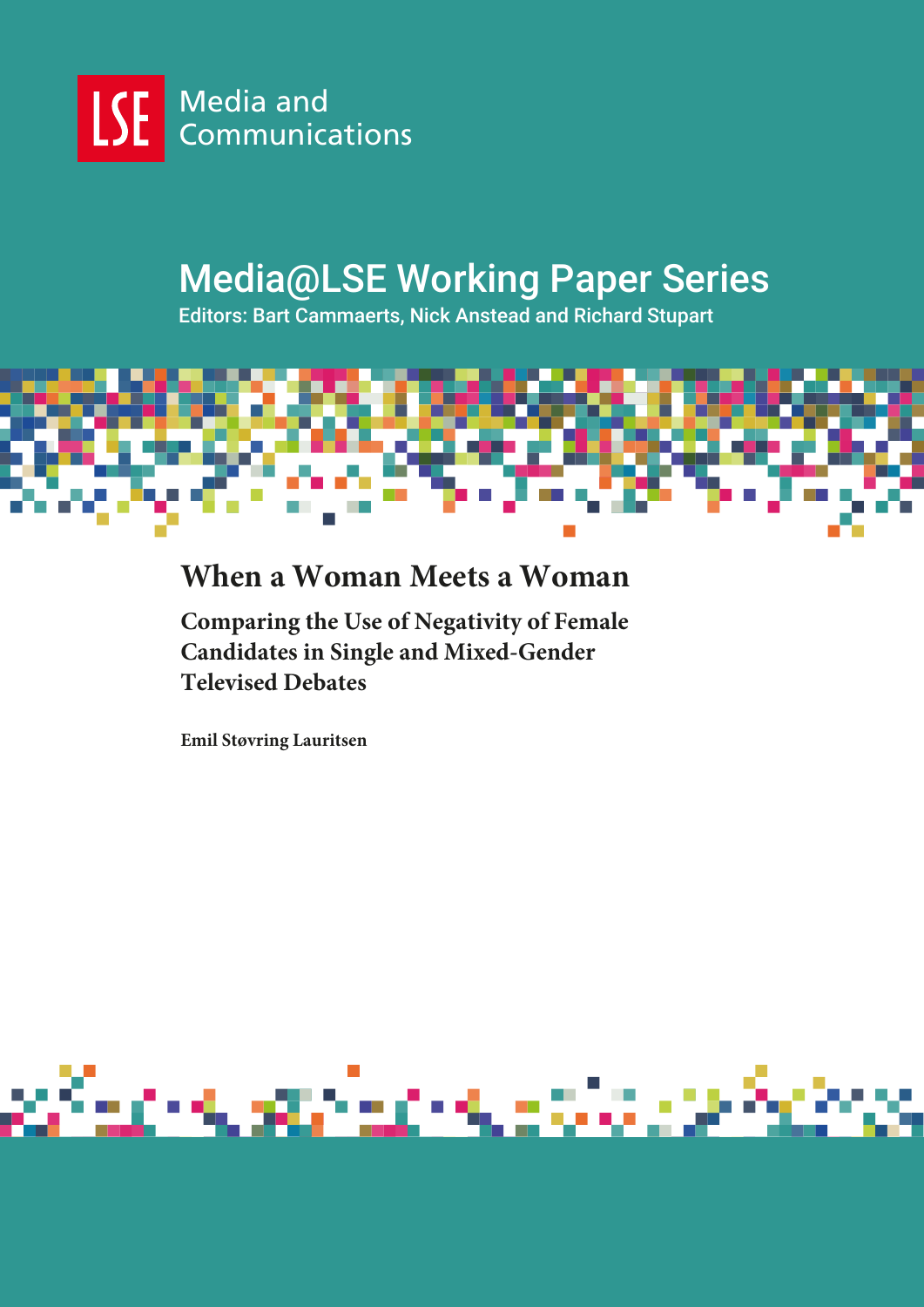Published by Media@LSE, London School of Economics and Political Science ("LSE"), Houghton Street, London WC2A 2AE. The LSE is a School of the University of London. It is a Charity and is incorporated in England as a company limited by guarantee under the Companies Act (Reg number 70527).

Copyright, EMIL STØVRING LAURITSEN © 2020.

The author has asserted their moral rights.

All rights reserved. No part of this publication may be reproduced, stored in a retrieval system or transmitted in any form or by any means without the prior permission in writing of the publisher nor be issued to the public or circulated in any form of binding or cover other than that in which it is published. In the interests of providing a free flow of debate, views expressed in this paper are not necessarily those of the compilers or the LSE.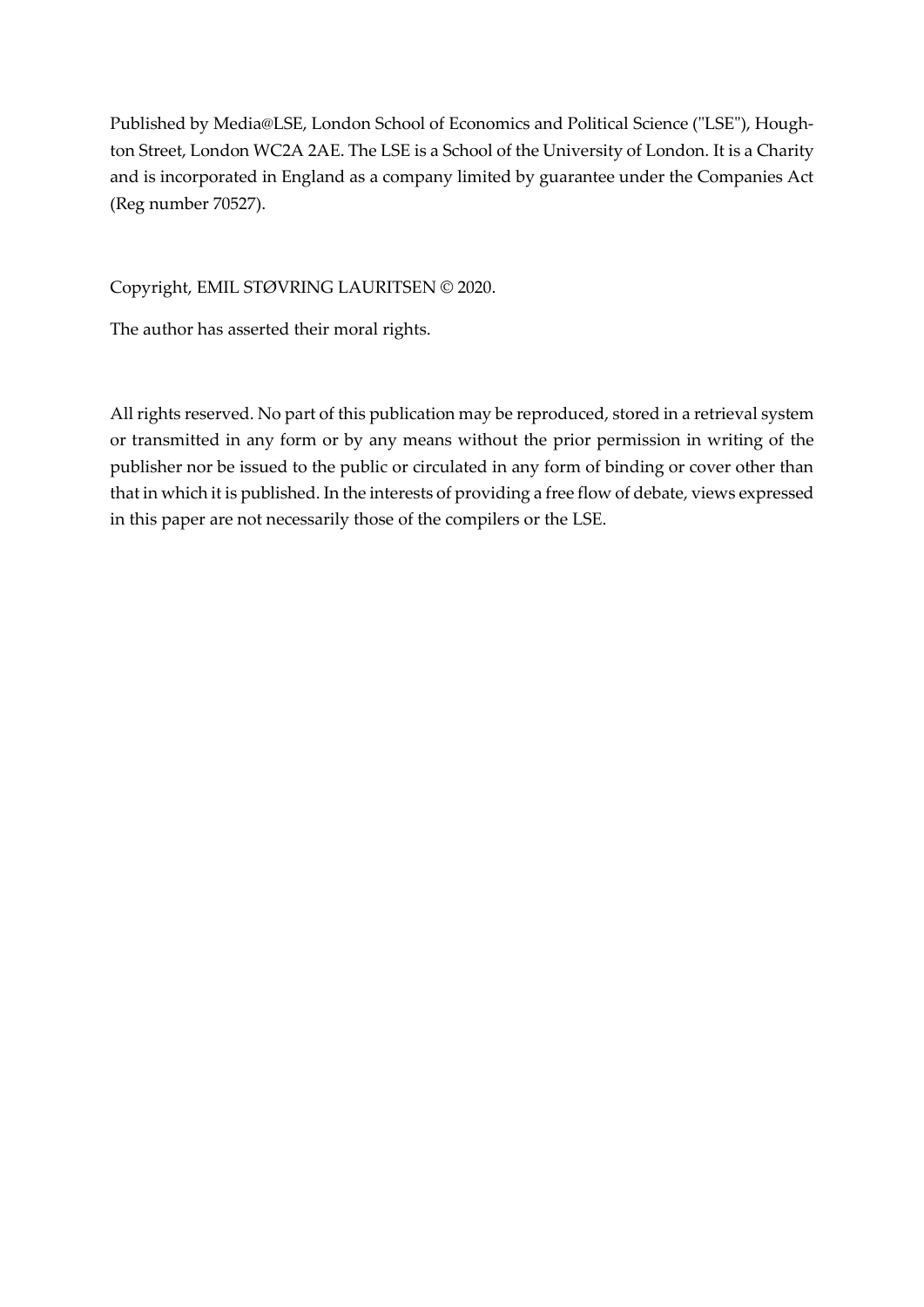# **ABSTRACT**

A substantial amount of political communication research focuses on the similarities and the differences between the campaign communication of female politicians in relation to their male counterparts. The interest in how women communicate in politics is a natural consequence of the increasing representation of women in national and local politics. As such representation becomes ever more normalized, the occurrence of all-female election campaigns likewise becomes more frequent. Yet, no research has attempted to investigate what the *absence*  of male politicians in a campaign means for the communication patterns of female candidates. This study asks whether or not female candidates for congressional and senatorial office in the United States use more, less, or as much negative campaigning in televised debates when their opponent is also female as opposed to male. To answer this question the paper employs a quantitative content analysis covering most all-female elections in the 2018 midterm elections and comparing them to mixed-gender races in the same election cycle. The study finds that women in fact use less negativity in debates when their opponent is also female, controlling for a set of context and interaction variables. Furthermore, the results indicate that there does not seem to be a relationship between whether the candidate is an incumbent or a challenger on the effect of the gender of the opponent on the use of negative attacks. Neither does the candidate's standing in the polls. The paper concludes with a discussion of the implications of these findings in a political climate largely defined by an unusual president and mass mobilization of women within the Democratic Party. Finally, it proposes further research into the dynamics of communication in the absence of male candidates, arguing that it provides one of the most pertinent methodological opportunities in examining the implications of the ascendance of women in politics.

*Keywords*: attacks, negative campaigning, gender, televised debates, content analysis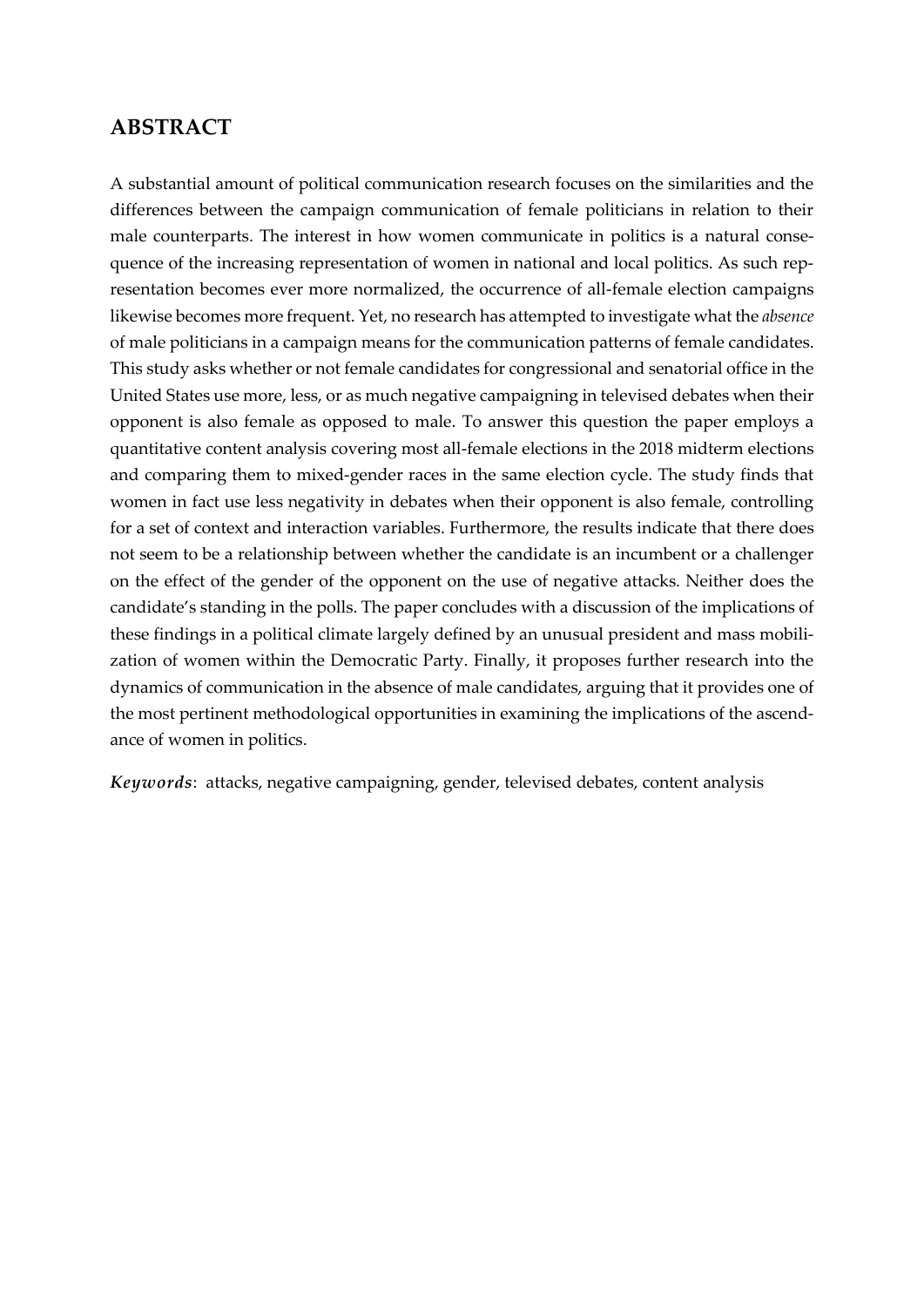# **1 INTRODUCTION**

In 2016, Hillary Clinton became the first woman nominated as a major party's candidate for president. In 2018, more than half of all newly elected members of the House of Representatives were women resulting in the highest share of women in Congress ever. And in the 2020 Democratic primary, there are six women running for the party's nomination, at least three of whom have a credible path to that nomination. As more and more women are running and getting elected, scholars are seeking to gain a better understanding of how, if at all, such an increasing number of women in politics change the way politics is done and perceived. Political communication scholars, for example, have long engaged with questions revolving around the similarities and the differences between women and men in campaigning. Do they campaign on the same issues? Do men behave differently when their opponent is a woman? Do women use typically feminine linguistic cues, or do they try to adapt and adopt the more historically conventional masculine linguistic cues? And how do women grapple with the use of negative campaigning?

There is a multitude of studies that all in different ways deal with these questions. However, as women's presence in campaigns becomes more frequent, so does the possibility that *both* parties nominate a woman for a particular election. Our understanding of what it means to be a politician is often grounded in how politicians have historically been. That is, being a good politician is usually associated with how men have been successful as politicians. Women have often had to adapt to male political behavior in order to be perceived as acceptable to the wider public (Hayes and Lawless 2016). Does this type of consideration persist even when there are no men present in an electoral contest? Or do women candidates feel less of a need to take their gender into consideration in their campaigning when their opponent is also female? The motivation behind this study stems primarily from the fact that, in the 2018 midterm election, some of the highest stake electoral contests featured all-female races, notably in the Arizona and Wisconsin Senate elections as well as in Virginia's 10th congressional district and Georgia's  $6^{\text{th}}$  congressional districts, among others. While recent research demonstrates that male politicians use negative campaigning as much when their opponent is female as when their opponent is male, the same study also shows that they tend to use less *uncivil* communication when their opponent is female (Maier and Renner 2018). This study asks whether female politicians use a different language in campaign communication when their opponent is also female as opposed to male? This is an analysis that has hitherto been nearly impossible to make due to the relatively few election campaigns featuring all-female candidates in the United States. In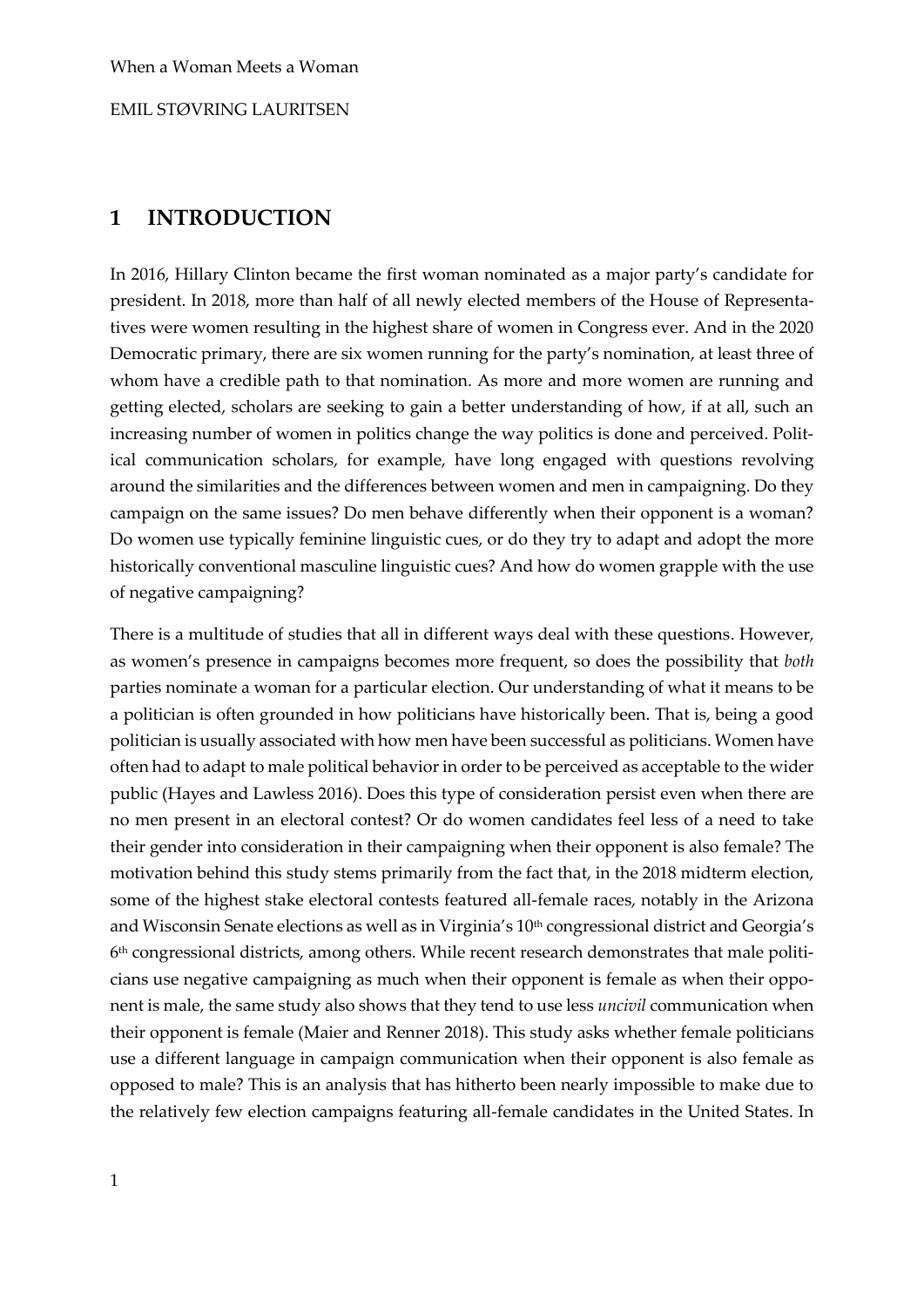EMIL STØVRING LAURITSEN

particular, we are interested in the use of attacks as a general strategic option in election campaigns by female candidates in televised debates.

This study begins by examining the existing literature on negative campaigning and women in politics, arguing the increasing amount of women candidates for federal office in the United States allows us to explore a hitherto unexplored area of negative campaigning: the extent to which female candidates moderate their level of negativity in campaigns depending on the gender of their opponent. The literature review concludes with an overview of the conceptual framework undergirding the subsequent analysis and posits a set of testable hypotheses. A thorough overview of the methodology, the sampling strategy, coding frame and the statistical tools follows, after which the paper reports on the results of the content analysis. Finally, the paper discusses those findings and their broader implications in a political climate where gender seems more pertinent in the political discussion and in political campaigns than perhaps ever before. The study concludes with a discussion of possible directions for future research.

# **2 LITERATURE REVIEW**

# **2.1 Negativity in American Campaigns**

The study of negative campaigning has received an increasing amount of attention in recent years (Fridkin and Kenney 2012). Overall, existing literature focuses on three separate—yet often overlapping—aspects of negative campaigning. What is negative campaigning and how do we measure it? What makes a political candidate go negative against their opponent? And finally, what are the effects of negative campaigning (Nai and Walter 2015)? This study is concerned primarily with the second question; more specifically, it examines gender differences in negative campaigning and the extent to which the gender composition of a House or Senate race influences the amount of negative campaigning used. Broadly speaking, negative campaigning can be defined as the "act of attacking the opponent on his or her program, values, record or character instead of advocating his or her own program, values, record or character" (Benoit 2007, Nai and Walter 2015, Lau and Pomper 2004). Negative campaigning has become an integral part of political campaigns in the United States and works as a central way to distinguish points of difference between candidates.

A central theory of campaigning is Walter L. Benoit's Functional Theory (Benoit 2017, Benoit, 2007), which argues that the central goal of a campaign is to appear preferable to the opponent, and that the campaign consequently can produce three types of messages to make that happen: acclaims (self-praise), defenses (refuting attacks), or attacks (criticize opponent). Furthermore,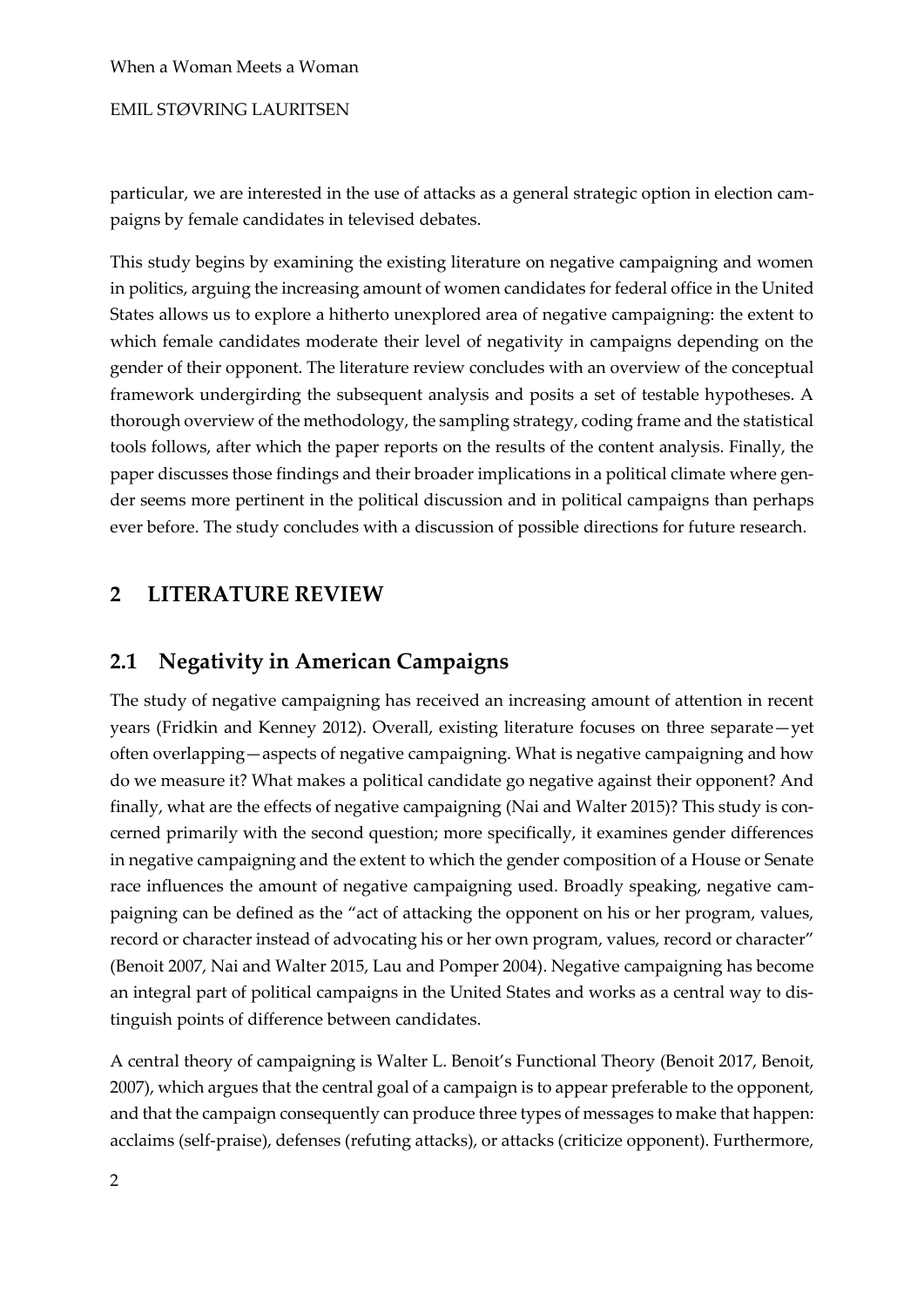these messages can focus on either *policy* or *character* (Nai and Walter 2015), *and* they can be of a civil or an uncivil nature (Brooks and Geer 2007, Kahn and Kenney 2004). Incivility is slightly more dificult to define than negativity, because it is about the tone of the negative message delivered. A common definition of incivility is 'the explicit use of harsh, shrill, or pejorative adjectives' as well as the use of exaggerations (Fridkin and Kenney 2012, Gervais 2014). Some studies argue that not only has American political communication become more negative, it has also become more uncivil, particularly in the era of Donald Trump (Mutz and Reeves 2005, Maier and Renner, 2018).

A large section of studies into negative and uncivil campaigning concerns the extent to which negativity and incivility mobilizes or supresses turnout and what the overall perceptive effect of the communication is on the electorate. While the results are inconclusive, the attention it receives serves to underscore the perceived importance negativity has in the decision-making processes of campaigns (Ansolabehere, Iyengar and Simon, et al. 1994). It is for that reason that the Functional Theory is important and a useful framework for understanding campaign communication; it allows us to use those decision-making processes as the starting point of our analysis. Generally, candidates engage in a cost-benefit analysis where the potential benefits of going negative have to outweigh the costs in terms of backlash effects (Roese and Sande 1993). Furthermore, in a two-party first-past-the-post system like the U.S., candidates are naturally vote maximizers since a majority of the vote enables the candidate to get elected and enact policy as a result (Walter and Nai 2015). Previous research shows that, generally, candidates tend to use acclaims more frequently than attacks, likely due to the risk that an attack backfires. Additionally, U.S. candidates tend to discuss policy more than character, both in acclaims and attacks (Benoit 2017). However, at the same time, the news media tend to report more on character than policy, as well as reporting on attacks more frequently than candidates use them (Benoit, Stein and Hansen 2005). Such a dynamic underlines the importance that negativity plays in the mediatized election campaign. It also indicates that reporting on audiovisual campaign events—such as televised debates—is likely to put disproportionate emphasis on attacks, often based on character rather than policy, in the postdebate coverage (Benoit 2017).

# **2.2 Women on the Battlefield**

It is indisputable that an increasing number of women are entering politics. A number of leading scholars on women in politics argue that more women in politics also leads to a transformation of both politics and policymaking. A primary reason for this is that women in general tend to have different political attitudes than men. In particular, women tend to be more liberal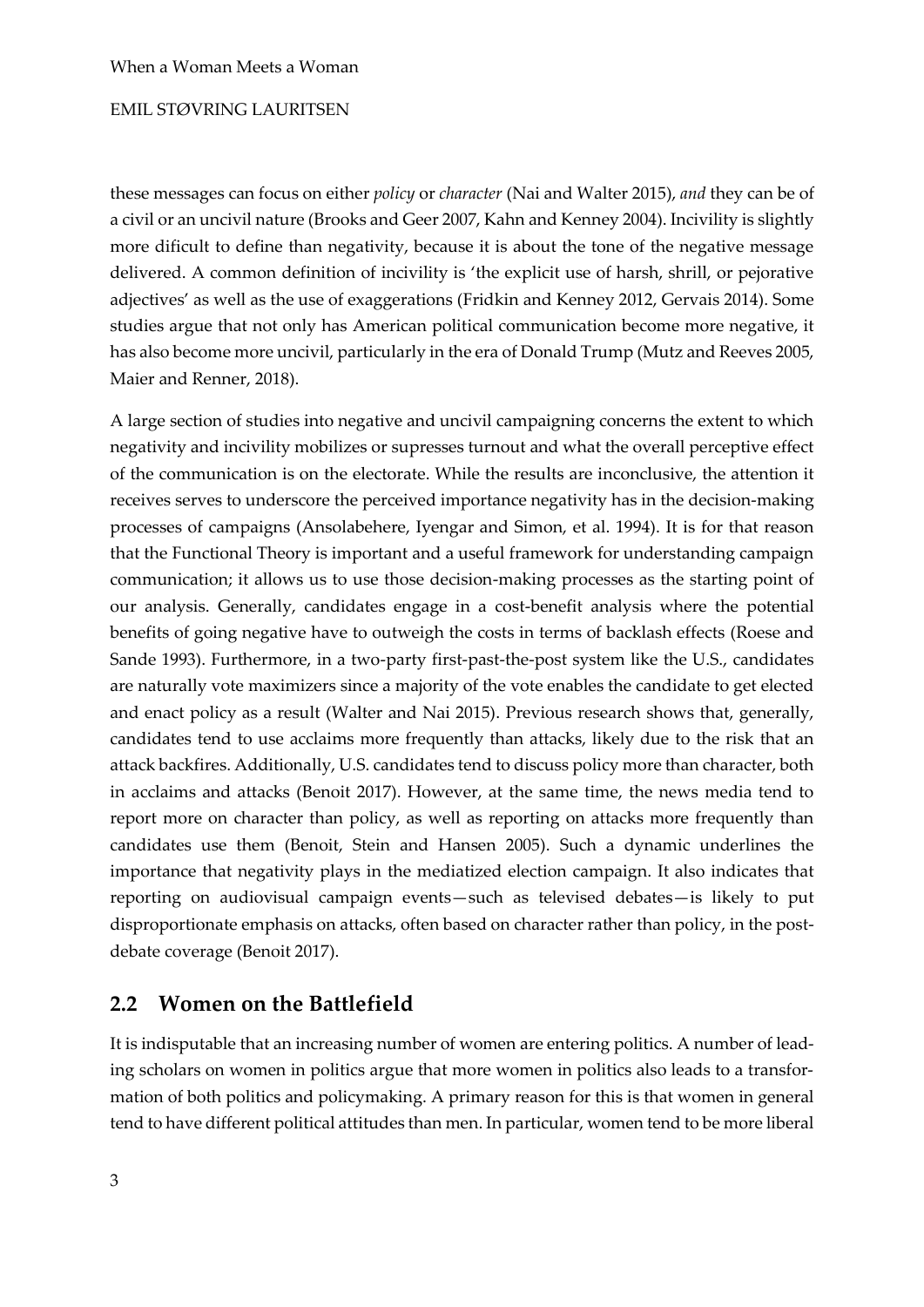and have a stronger focus on reproductive issues such as social policy, infrastructure, and environmental policy (Maier 2015, Lovenduski and Norris 2001). Much of this divergence in political attitudes likely stems from socialization effects in that the life experiences of men and women tend to differ, which in turn ends up informing their politics (Norris 1996). Given diverging legislative behaviors between men and women, it is not inconceivable that women might also campaign differently.

A significant body of literature has taken up the task of identifying such gender differences in the use and effect of negative campaigning. Whether or not women candidates use negative campaigning less, more or as much as their male counterparts is up for debate. Some research suggests that women use less negative campaigning than men, likely due to gendered socialization as mentioned above (Herrnson and Lucas 2006), others argue that women in fact use just as much negative campaigning as men (Bystrom and Kaid 2002). However, while this group of scholars argue that women use at least as much negative campaigning as men do and that the campaign style of men and women has been converging over time, they also show that they tend to use it differently. Specifically, they tend to attack more on issues rather than character, and they also tend to be more civil about their attacks than men do (Bystrom 2004).

This last caveat offers one possibly appealing explanation for the scholarly disagreement. The research that argues women use less negativity than men usually explain it by suggesting that female candidates who do use negativity will be perceived as being at odds with public expectations of female behavior. Such societal stereotypes usually depict women as "kind, helpful, sympathetic and passive in contrast to men who are depicted as independent, forceful and aggressive" (Walter and Nai 2015, Huddy and Terkildsen 1993). On the basis of such stereotypes, women might experience a 'gender penalty' for going negative because negative campaigning is generally seen as an act of aggression (Trent and Friedenberg 2008). However, at the same time, female candidates often feel the need to demonstrate that they are 'as tough' as their male counterparts, in part as a way to counteract typically gendered media narratives that women have to contend with (e.g., focus on personal life, physical appearance, or questions of likability) (Lau and Pomper 2004, Mo 2015, Braden 1996). As such, it is not unreasonable to hypothesize that while women might indeed use negative campaigning as much as men in order to appear 'tough,' they use it in a *civil* rather than *uncivil* manner to highlight differences on *issues* rather than *character* so as to not appear 'unlikable' and too aggressive. Still, this explanation and indeed most theoretical explanations given in the literature depicts female campaign behavior *in relation to* male behavior. That is, female political behavior is usually analyzed in relation to the status quo of male candidates, and consequently, we have very little theoretical or empirical knowledge of how female candidates behave when there are no men present in the arena of contention.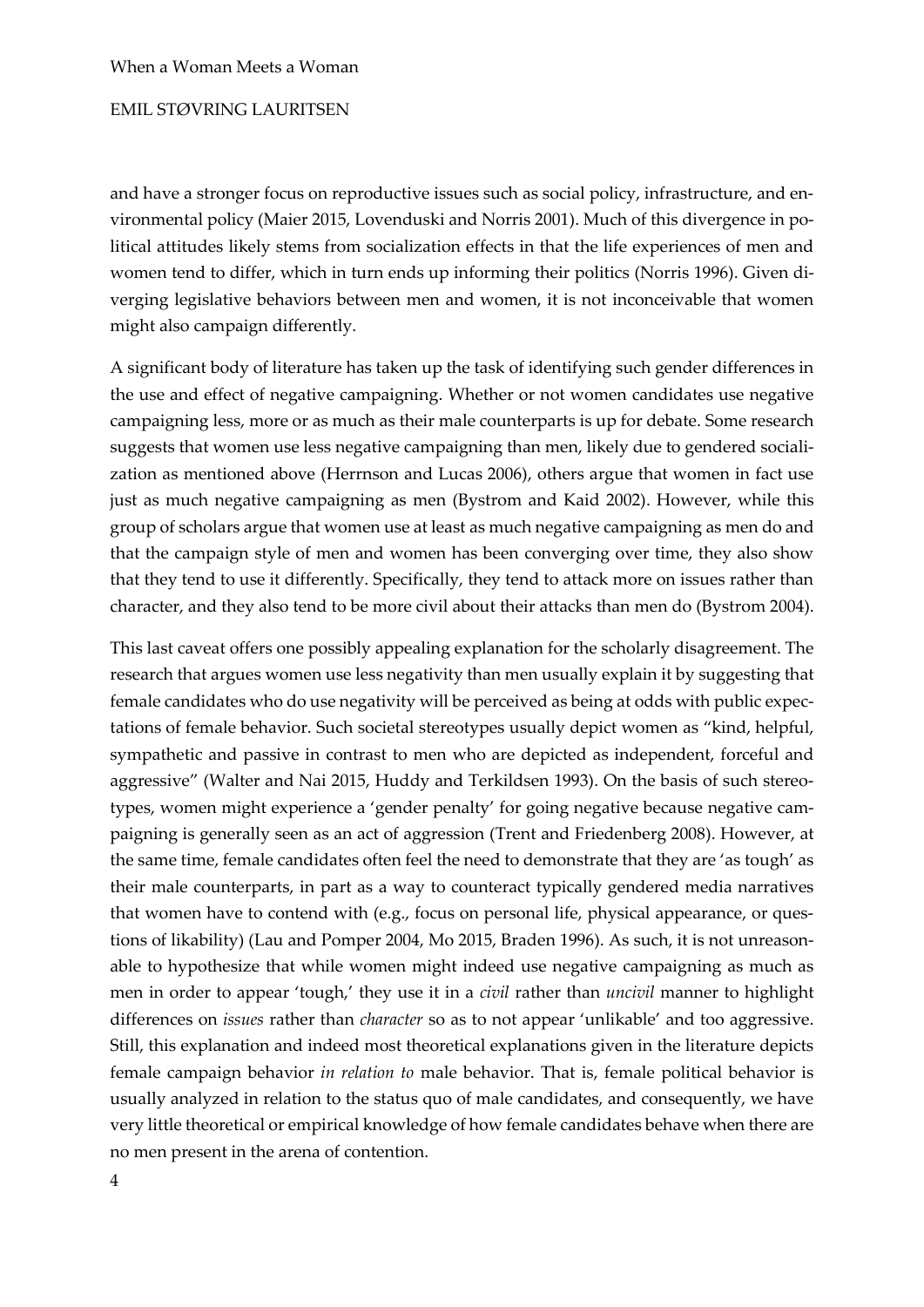# **2.3 Dynamics of Televised Debates**

A political campaign is multifaceted; it includes everything from town halls, canvassing, industry and activist visits, rallies, online campaigning, and debates. In other words, there are many arenas within which a candidate can engage in negative campaigning. A televised debate, however, is a marquee event in most campaigns and usually attracts the single highest number of viewers for any individual campaign event (Birdsell 2017). It is also one of the only ways for the candidates to engage directly with one another. The emergence of debate participants who are not white men has sparked interest in the extent to which the personal characteristics (as opposed to performance characteristics) alter in some way the debate engagement (Atkeson and Krebs 2008).

Some early studies on this suggest that women candidates were less aggressive than male candidates in debates and were less likely to speak out of turn or to interrupt their opponent more forcefully (Edelsky and Adams 1990). However, other more recent studies dispute that, and find that women candidates do not exhibit any significantly different behavior compared to their male counterparts in debates (Banwart and McKinney 2005). Still, the literature on debates is surprisingly scarce. Most attention on debates has been given to the presidential level where the population size is relatively small, and we therefore know very little about the differences and similarities between presidential election debates and down-ballot election debates. For example, does a 'higher' level election raise the stakes sufficiently to incentivize candidates to go negative? And with heightened stakes, are women candidates more self-conscious about social roles and stereotypes? Some gender studies research suggests that most women candidates do not in fact win less frequently than male candidates, *unless* the election is at the executive level (Hayes and Lawless 2016). Whether that has anything to do with their personal characteristics or campaign/debate performance seems uncertain. Without more research into debate dynamics in down-ballot races, it seems premature to make any such conclusions. Functional Theory scholars have found that generally there is a lot of consistency in messaging patterns across 'debates in all cycles and at all of the levels that they examined' (Benoit and Hansen 2004, Birdsell 2017). That is, on average, controlling for gender, debaters use about an even amount of acclaims, attacks, defenses across different election levels and political cycles. Incumbents tend to be more positive than challengers, and both incumbents and challengers tend to prefer issues over character-based messaging.

While this study mainly focuses on the drivers and causes of negative campaigning, it is important to also mention some of the potential effects of negativity in campaigns. To reiterate some of the main tenets of the Functional Theory, candidates have incentives to go negative if and only if they believe it will hurt the opponent more than a potential backlash will hurt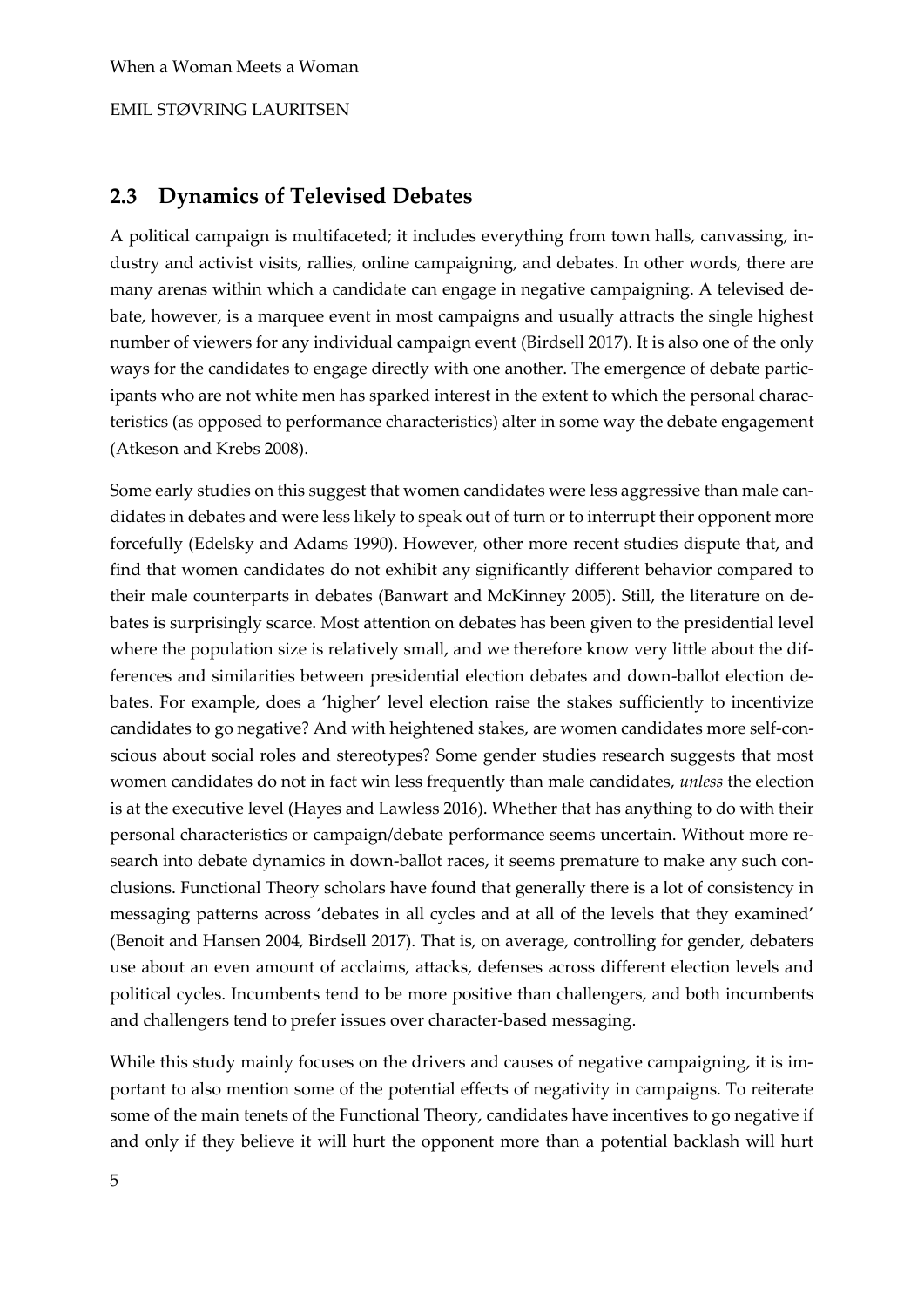themselves. Nevertheless, researchers have had a difficult parsing out the effects of debate performances and what makes a good or a poor debate performance (Hillygus and Jackman 2003). In fact, it is often suggested that a more elusive notion of pre-debate expectations to a given candidate drives what is then considered a good or poor performance. As such, if there are high expectations to a candidate who then fails to live up to that expectation, the performance can be considered lackluster, while on the other hand an otherwise dominant performance can be perceived as aggressive and mean (Birdsell 2017). The point here is to emphasize that there does not seem to be any standard decision-making procedure for a candidate deciding to go negative in a debate and it is thus always a calculated risk. In addition, since women candidates often face social-role-based expectations, that decision-making procedure is likely made even more challenging because of the need to balance social role expectations with the political expectation of being tough enough and up to the task.

# **2.4 Conceptual Framework and Research Objectives**

This study focuses on a very specific type of two-way race; namely when a woman is up against another women. Multiple previous studies have demonstrated that the characteristics of the target matters when the sponsor of a message decides to go negative. Importantly, a series of studies have shown that male candidates tend to use less negativity when they are facing off against a female opponent as opposed to a male opponent, primarily because male candidates risk appearing to be 'beating up' a woman (Walter and Nai 2015, Kahn and Kenney 2004, Maier and Renner 2018). The rationale behind this study is that we have hitherto had too few cases of female candidates running against other female candidates, and we therefore have a significant gap in our knowledge on female behavior on this front. Due to the relative dearth of empirical evidence on gender differences in the use of negativity in debates, this study's hypotheses are derived partly from the evidence we have about female candidates' behavior in such debates, and partly from evidence about women's behavior in other types of campaign communication. The primary research question is therefore the following:

RQ1. To what extent do female politicians use negative campaign communication when their opponent is also female as opposed to male?

At the outset, we have little theory upon which to base our hypotheses regarding how female candidates behave in a race without male candidates. We therefore need to base the hypotheses on theories about female stereotypes and social roles; specifically, the idea that since women need to prove to the electorate that they are as 'tough' as male candidates, the public expectations about female behavior changes when only women are competing. In other words, the 'need' to appear tough disappears and female politicians can safely comply with public expectations about their social role: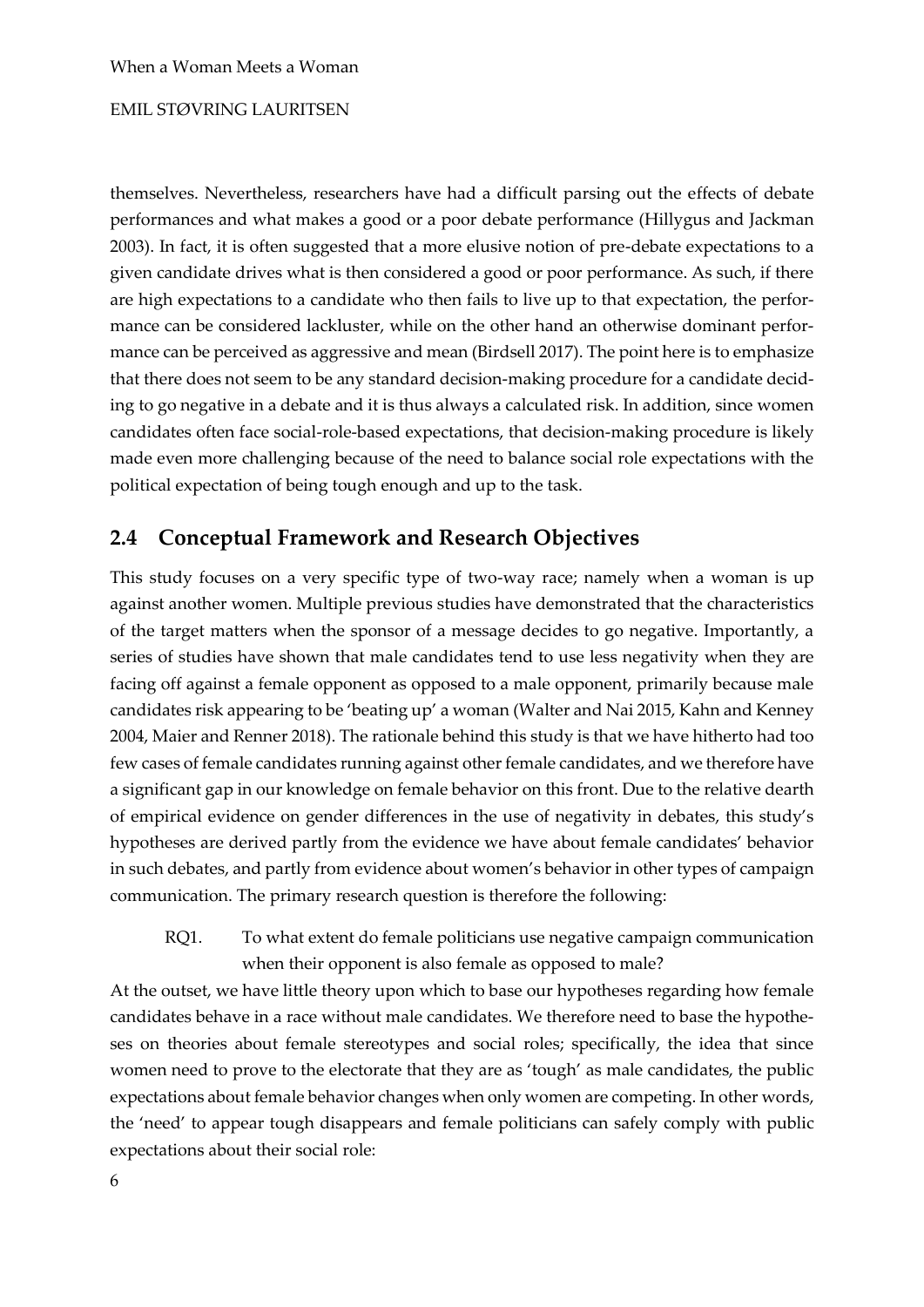# EMIL STØVRING LAURITSEN

H1. Female politicians use *less* negative campaigning when their opponent is also female

In order to gauge not just whether female politicians use more or less negative campaigning, but also *how* they use it, we pose the following additional research question:

> RQ2. Does the gender of the target moderate the *emphasis* of the attack (i.e., issuebased versus character-based)?

It is slightly more complicated formulating clear expectations regarding this research question because there is very little literature describing the relationship between target gender and issue vs. character-based emphasis in campaign communication. The literature on women's use of negativity suggests that women in general use issue-based attacks more than characterbased attacks in mixed-gender races (Maier 2015). However, a case can be made that characterbased attacks are considered less legitimate and hence riskier than issue-based attacks. Hence, based on the theory and hypothesis outlined above, we can formulate a hypothesis that takes social roles into account:

> H2. Female politicians attack more on issues than on character in single-gender than they do in mixed-gender debates.

Next, the candidate's status in the race as well as standing in the polls are important variables that can moderate the level of negativity used in the campaign. In the United States, being a challenger rather than an incumbent is associated with a degree of disadvantage. The incumbent has had time to build up name recognition and a presence in the community and will usually receive the bulk of the media attention, whereas it is the challenger's job to prove to the electorate that the incumbent has somehow failed at improving the community and that they will do a better job representing the district. Consequently, the challenger will have a greater incentive to go negative than the incumbent (Lau and Pomper 2004). The standing in the polls can influence the level of negativity because the candidate who is trailing in the polls has more incentive to take risks in trying to improve their relative standing. Conversely, frontrunners might not want to risk jeopardizing their lead by going negative and incurring backlash effects (Damore 2002).

> RQ3. Is the effect of the candidate's status in the race as well as standing in the polls on the use of negativity moderated by the opponent's gender?

This research question allows us to examine gender effects through a variety of interactions. As clarified in this literature review, previous research does demonstrate that the above factors influence how and when candidates use negative campaigning. Here, we are positing that there might be an interaction between status in the race and standing in the polls with the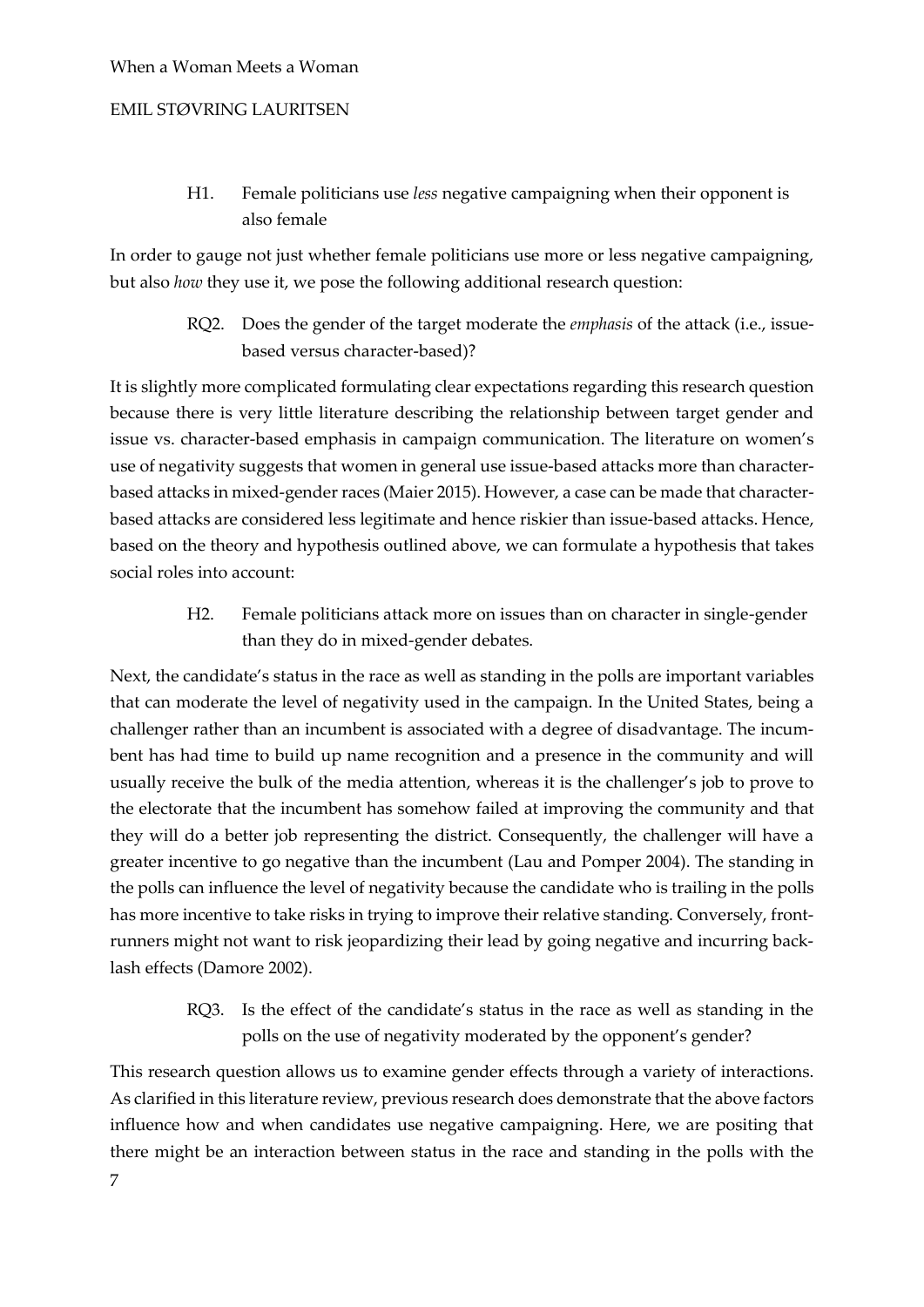# EMIL STØVRING LAURITSEN

gender of the opponent. Firstly, it is conceivable that female challengers feel an even stronger need to appear tough if the incumbent is male rather than female, consequently exacerbating the need to go negative. Female incumbents, on the other hand, do not face the same 'social role'-based risks as male incumbents in relation to the perception of 'beating up' a woman. Therefore, we should expect female incumbents to use negativity against male and female challengers at about the same rate.

> H3. Female challengers show a lower level of negativity in single-gender debates than in mixed-gender debates; conversely, female incumbents show about the same level of negativity in single-gender debates as in mixedgender

Candidates who are leading in the polls are in general less likely to go negative, because the perceived threat is relatively low and the risk of backlash effects high. Still, it is possible that gender has an effect on this relationship. Here, we conjecture that female candidates who are leading in the polls have a strengthened incentive to conform to social roles because their position in the lead means they will likely be more risk-averse. That is to say, they have incentives to avoid 'upsetting social conventions' by attacking male opponents. On the other hand, when female candidates are behind in the polls, they have a general incentive to take the risk of going negative, and the gender of the opponent likely will not have a significant effect.

> H4. Female candidates show a higher level of negativity in single-gender debates than in mixed-gender debates when they are leading in the polls

In addition to gender, there are a few other important character traits that may be of importance. Firstly, the ethnicity of the message sponsor might have an impact on that person's willingness to go negative, because racial minorities in the U.S. often feel the need to run a 'deracialized' campaign which aims to broaden the coalition of support beyond the racial minority. Central to such a campaign is the attempt to appear non-threatening, for example by avoiding negative campaigning (Krebs and Holian 2007). However, due to the low level of female congressional and senatorial candidates of color, it is outside of the scope of this study to include race as a variable.

Perhaps more significant than race, however, is partisanship. While the literature on party effects on the use of negativity is inconclusive, there are at least some theories that seem more convincing than others. In particular, some scholars argue that Republican candidates are more likely to go negative than Democratic candidates because conservatives are not only less averse to negative campaigning, aggression and conflict than liberals, but in some cases might even exhibit a relatively strong negativity bias whereby the negative is weighted stronger than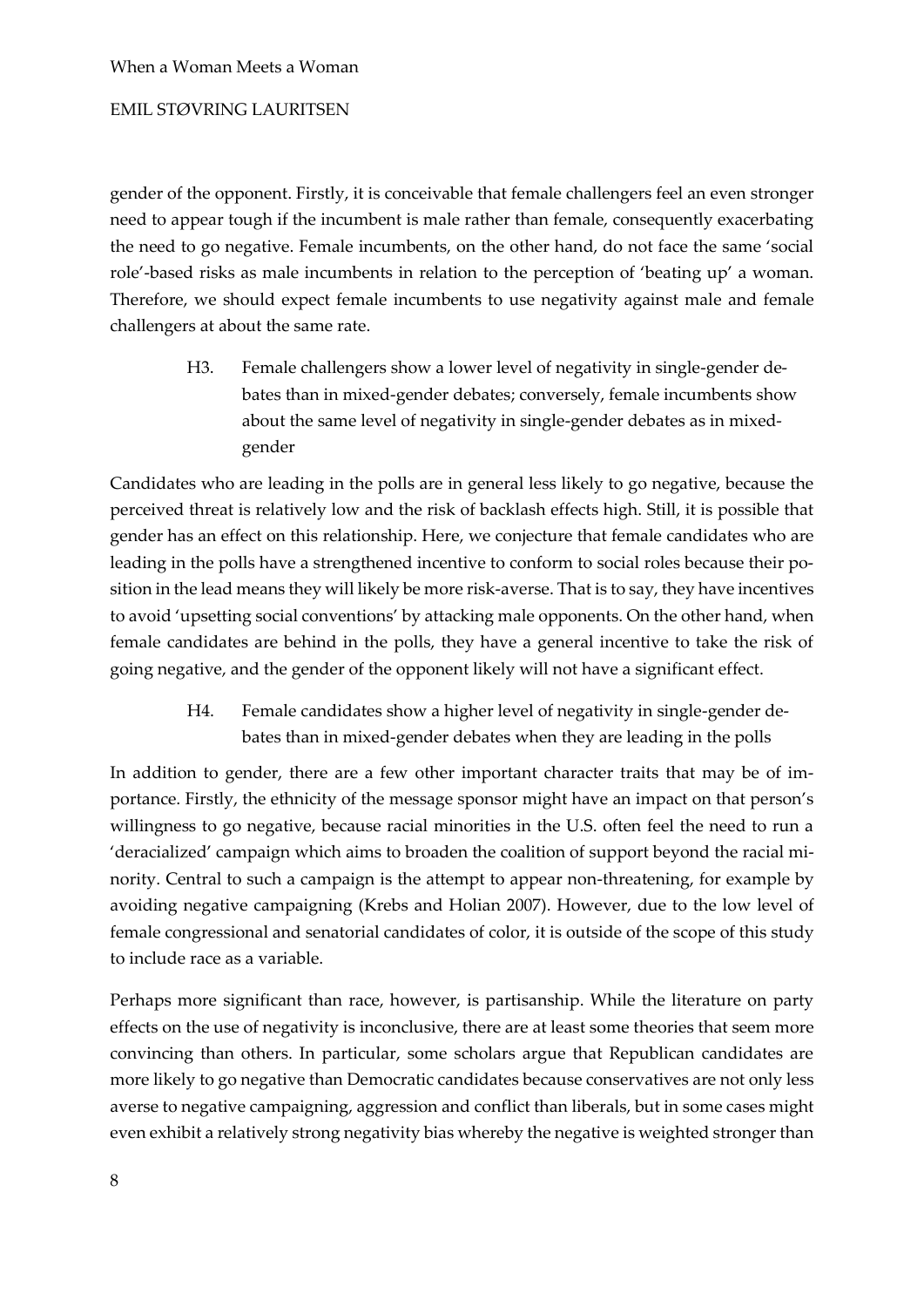# EMIL STØVRING LAURITSEN

the positive (Soroka 2004, Ansolabehere and Iyengar 1995). However, we do not include partisanship as a hypothesis in this study because even though the analysis concerns a series of individual House and Senate races, those elections took place in a *national* election where Republicans were defending their majorities. This is a context that cannot be easily controlled for, and the results would likely be skewed as a consequence.

Furthermore, we need to consider a series of context variables. These variables include the type of election (e.g., senatorial vs. congressional), a candidate's standing in the polls, as well as the status of the sponsor. Previous research suggests that negativity in political campaigns in the U.S. is on the rise (Geer 2006). That is to say, it does not merely vary from election year to election year; rather, there is a longer-term trend towards more negativity for a variety of reasons (e.g., professionalization of campaigns, political mediatization, and polarization). Combined with the fact that more and more female candidates are running for office in the U.S., it is worth asking what role, if any, gender plays in this regard. While this study is not longitudinal, it will likely allow us to make certain predictive statements regarding the state of negative campaigning in a political context where women will have a larger role to play than in the past.

This study analyzes televised debates from senatorial and congressional campaigns in the United States. Much previous research on negative campaigning focuses on TV advertising, printed campaign material, speeches or expert judgment (Gélineau and Blais 2015), but relatively little systematic analysis of televised debates has been conducted. However, televised debates are arguably some of the most important events to occur in an election campaign, and have been shown to persuade voters to change their votes (Maier and Faas 2011) since they have the potential to reach larger audiences than most other types of campaign communication and garner substantial amounts of news coverage both before, during and after the debate.

# **3 RESEARCH DESIGN AND METHODOLOGY**

# **3.1 Methodology**

This study employs a content analysis to answer the research questions and explore the hypotheses outlined above. A content analysis is appropriate in this regard because it is the most useful research technique to systematically detect patterns. Specifically, the analysis aims at identifying certain characteristics of messages, in this case negative debate communication (Holsti 1969). Each of the observations are assigned codes that indicate the presence or absence of certain variable characteristics as defined in the following sections.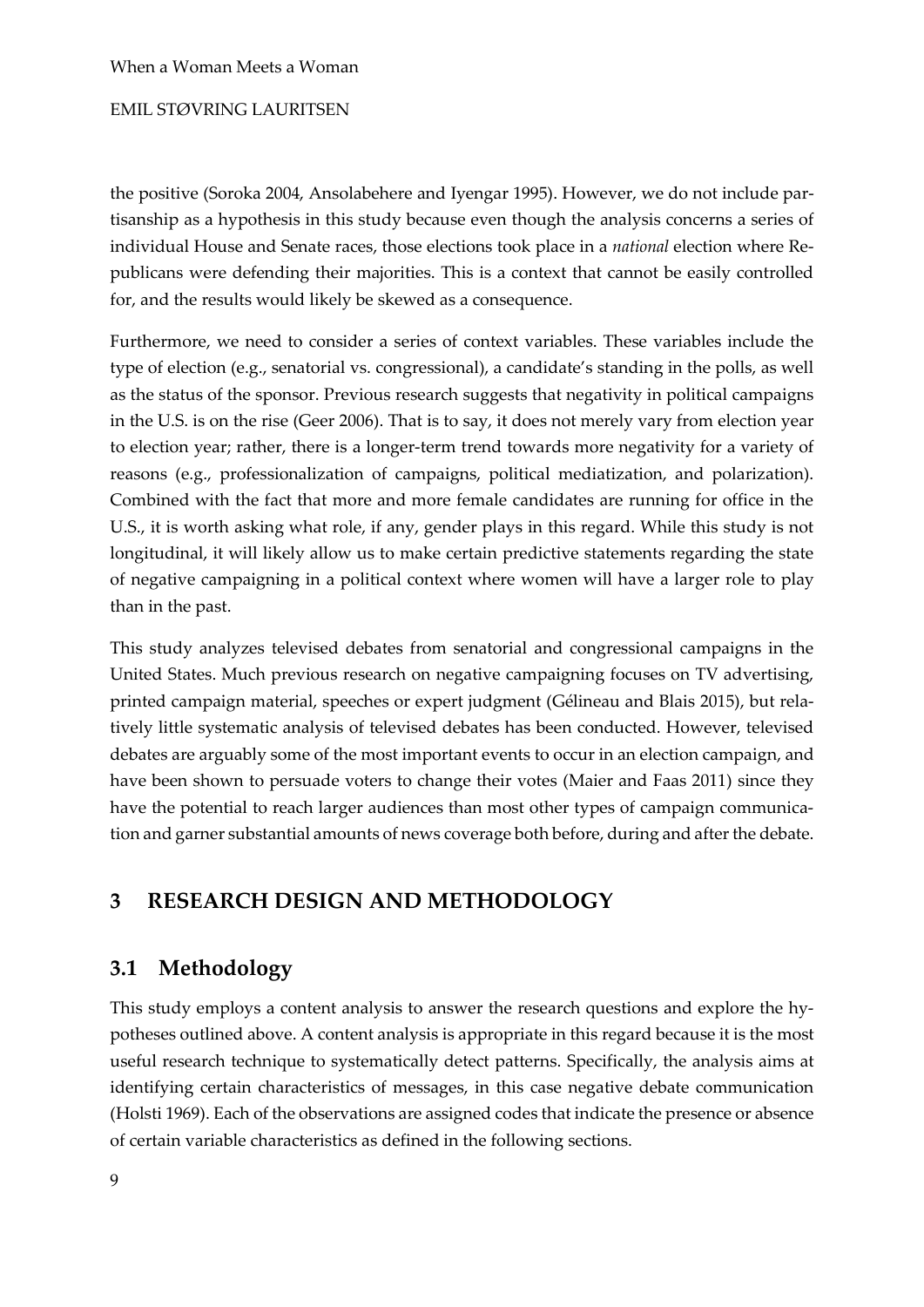Quantitative content analyses have various important strengths that are useful for this study. Firstly, it emphasizes transparency and replicability. Since content analyses usually rely on observational, publicly available, data, academic scrutiny of the analysis is facilitated and replicability enabled. A strong conceptual framework is essential to a content analysis, because different coders ought to have a similar understanding of key terms and concepts that are to be coded and analyzed.

Secondly, it can be used to describe and make inferences about certain characteristics of communication; in this case, we are interested specifically in the tone, strategy, and purpose of debate messages by female candidates. Quantitative content analyses have previously been criticized for simply being a process of 'counting' that does not necessarily lead to meaningful inferences (Thomas 1994). While the analytical process is indeed a process of counting occurrences, a well-constructed content analysis will be thoroughly and meaningfully rooted in theory upon which the content analysis can add empirical and interpretive power. In relation to this project, the content analysis can both be used to build theory in a hitherto underdeveloped research area as well as to shed descriptive light on potential implications of an increasing presence of women in campaigns.

# **3.2 Data Selection and Sampling Strategy**

This study covers televised debates from the 2018 congressional and senatorial elections across the United States. It covers most of those races in which both the Republican Party and the Democratic Party were represented by female candidates. Half of all debates analyzed are mixed-gender and selected to achieve parity between the two parties (i.e., an equal amount of Republican and Democratic message sponsors and targets).

This study identified 20 female sponsors in a total of 15 debates held during the 2018 congressional and senatorial midterm elections. The matchups were chosen to reflect both party and gender diversity with five Democratic sponsors in all-female matchups, five Republican sponsors in all-female matchups, five Democratic sponsors in mixed-gender matchups and five Republican sponsors in mixed-gender matchups. In the all-female matchups, both participants in the debate were analyzed as both sponsors and targets to make up for a relative lack of recent all-female matchups. In total 20 female candidates were identified and 10 male candidates. Furthermore, most of the races were chosen for their level of competitiveness, reflected in their polling averages at the time of the debate. In all, the debates ranged from tossup (i.e., polling average ±1-5), to lean GOP/Dem (i.e., polling average ±5-10), to solid GOP/Dem (i.e., polling average ±10+). The diversity in competitiveness enables a more thorough analysis of the impact of standing in the polls on the level of negativity.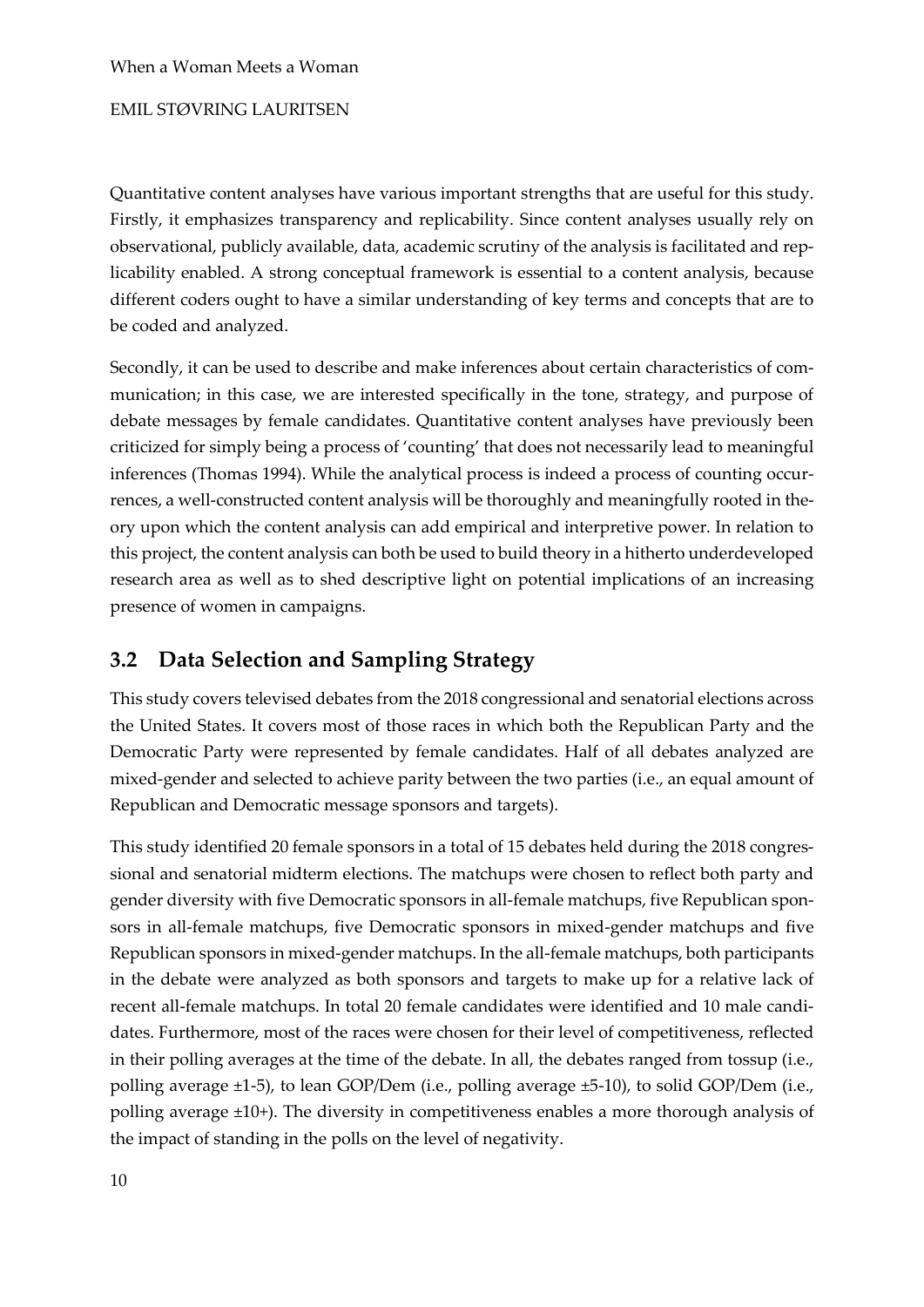Transcripts for each debate were retrieved from C-SPAN's website which catalogues recent debates for Congress. Each debate was then broken up into coding units according to the Functional Theory. According to the Functional Theory such a coding unit is a *theme,* defined as the part of the text or speech that addresses a coherent idea. Such themes can vary in length from a single phrase to several sentences. These units are usually separated by a change of speaker, strategy, content, or reference object (Maier and Renner 2018). This study identified and coded 608 functional candidate statements. Each statement was connected to a speaker after which the total amount of statements made by the speaker was aggregated<sup>1</sup> in order to calculate the share of total statements that were attacks, acclaims, defenses, etc. Our unit of analysis is therefore the debate appearance of a female candidate (*N*  $= 20$ ). It is important to note that the prevalence of all-female races is still relatively low in the United States. It means that the population of interest (i.e., all-female debates) for this particular study is also small and so is this study's sample size. This sampling strategy was chosen in order to replicate—to the greatest extent possible—the methodological choices made by Maier and Renner 2018 for greater comparative strength.

| ID               | Election                                         | <b>Sponsor Candidate</b>       | <b>Target Candidate</b> |
|------------------|--------------------------------------------------|--------------------------------|-------------------------|
| No.              |                                                  |                                |                         |
| $\mathbf{1}$     | Utah 4th Congressional District                  | Mia Love $(R)$                 | Ben McAdams (D)         |
| $\overline{2}$   | Arizona Senate                                   | Martha McSally (R)             | Kyrsten Sinema (D)      |
| $\overline{3}$   | Arizona Senate                                   | Kyrsten Sinema (D)             | Martha McSally (R)      |
| $\boldsymbol{4}$ | Virginia 7th Congressional District              | Abigail Spanberger             | Dave Brat $(R)$         |
| 5                | Tennessee Senate                                 | (D)<br>Marsha Blackburn<br>(R) | Phil Bredesen (D)       |
| 6                | <b>Wisconsin Senate</b>                          | Tammy Baldwin (D)              | Leah Vukmir (R)         |
| $\overline{7}$   | <b>Wisconsin Senate</b>                          | Leah Vukmir (R)                | Tammy Baldwin (D)       |
| $\bf 8$          | Georgia 6th Congressional District               | Karen Handel (R)               | Lucy McBath (D)         |
| 9                | Georgia 6 <sup>th</sup> Congressional District   | Lucy McBath (D)                | Karen Handel (R)        |
| 10               | New York 22nd Congressional Dis-<br>trict        | Claudia Tenney (R)             | Anthony Brindisi (D)    |
| 11               | Virginia 10th Congressional Dis-<br>trict        | Jennifer Wexton (D)            | Barbara Comstock (R)    |
| 12               | Virginia 10 <sup>th</sup> Congressional District | <b>Barbara Comstock</b><br>(R) | Jennifer Wexton (D)     |
| 13               | Nebraska Senate                                  | Deb Fischer (R)                | Jane Raybould (D)       |
| 14               | Nebraska Senate                                  | Jane Raybould (D)              | Deb Fischer (R)         |
| 15               | Missouri Senate                                  | Claire McCaskill (D)           | Josh Hawley (R)         |

<sup>&</sup>lt;sup>1</sup> The share of negativity was calculated as follows: (number of units coded as 'attack'/total number of functional and nonfunctional units) x 100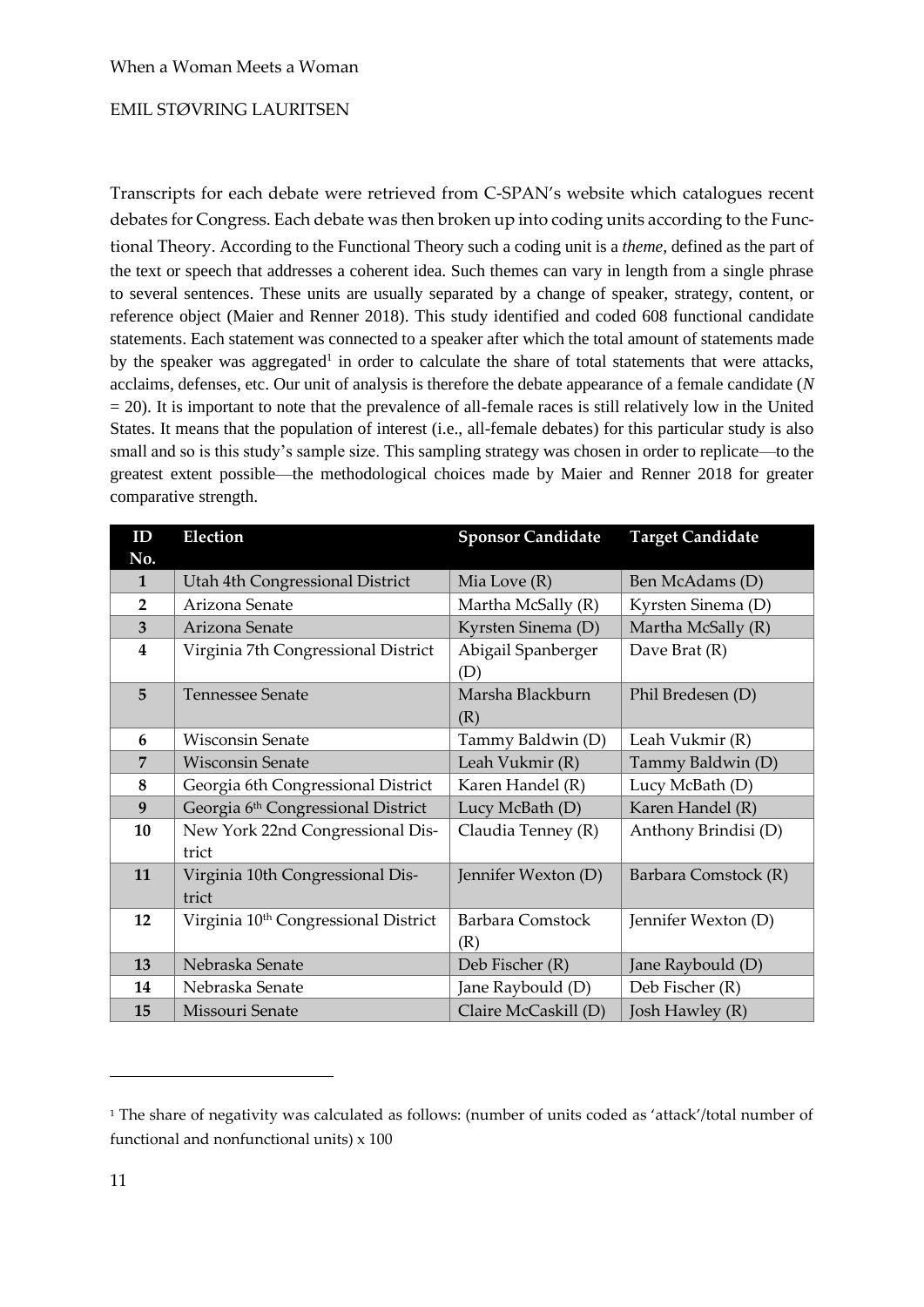| 16 | Mississippi Senate                           | Cindy Hyde-Smith    | Mike Espy $(D)$    |
|----|----------------------------------------------|---------------------|--------------------|
|    |                                              | (R)                 |                    |
| 17 | Michigan Senate                              | Debbie Stabenow (D) | John James (R)     |
| 18 | Nevada Senate                                | Jacky Rosen (D)     | Dean Heller (R)    |
| 19 | Washington 8th Congressional Dis-            | Kim Schrier (D)     | Dino Rossi (R)     |
|    | trict                                        |                     |                    |
| 20 | South Carolina 1 <sup>st</sup> Congressional | Katie Arrington (R) | Joe Cunningham (D) |
|    | District                                     |                     |                    |

# **3.3 Coding Frame and Intercoder-Reliability Index**

One important challenge with studies on negativity pertains to operationalization. Previous research on negativity have varied in the way they code the 'tone'/'rhetorical strategy' of a message. Some have coded an entire advertisement as negative, if there is a single passage of a negative character, while others have coded balanced ads as neutral. The same goes for speeches or debates. Part of this problem is alleviated by having a well-defined coding unit. Unlike other media, such as tweets, a televised debate can be difficult to break into units of analysis. Is it the debate as a whole, a minute, a sentence, or perhaps a paragraph? The coding frame is heavily inspired by (Maier and Renner 2018) and includes five main response variables of interest: strategy, attack purpose, attack valence, statement content, and type of character statement.

This study uses the Geer Method (Geer 2006) for coding 'strategy'. The Geer method divides speech into distinct idea units, or appeals, that pertain to issues or candidate traits, which can be either negative or positive in tone. Notably, the Geer method does not have a neutral 'contrast' category, because there can be so much variation within such a category that aggregation can lead to misleading impressions of the overall tone in the message. This method attempts to capture tone by proxy through the rhetorical strategy. The strategy has five categories (attack, acclaim, defense, self-criticism and praise of opponent) as outlined in the codebook in the appendix.

Choosing a robust operationalization method in relation to tone is particularly important because it indicates how the researcher assumes that negativity affects individuals. For example, one method (Jamieson 2000) aggregates each negative word into different levels of negativity, and subsequently codes the whole message as either positive, contrasting, or negative based on different aggregated negativity thresholds. However, such a method implicitly assumes that only when a message is very negative in the aggregate will it affect the individual watch-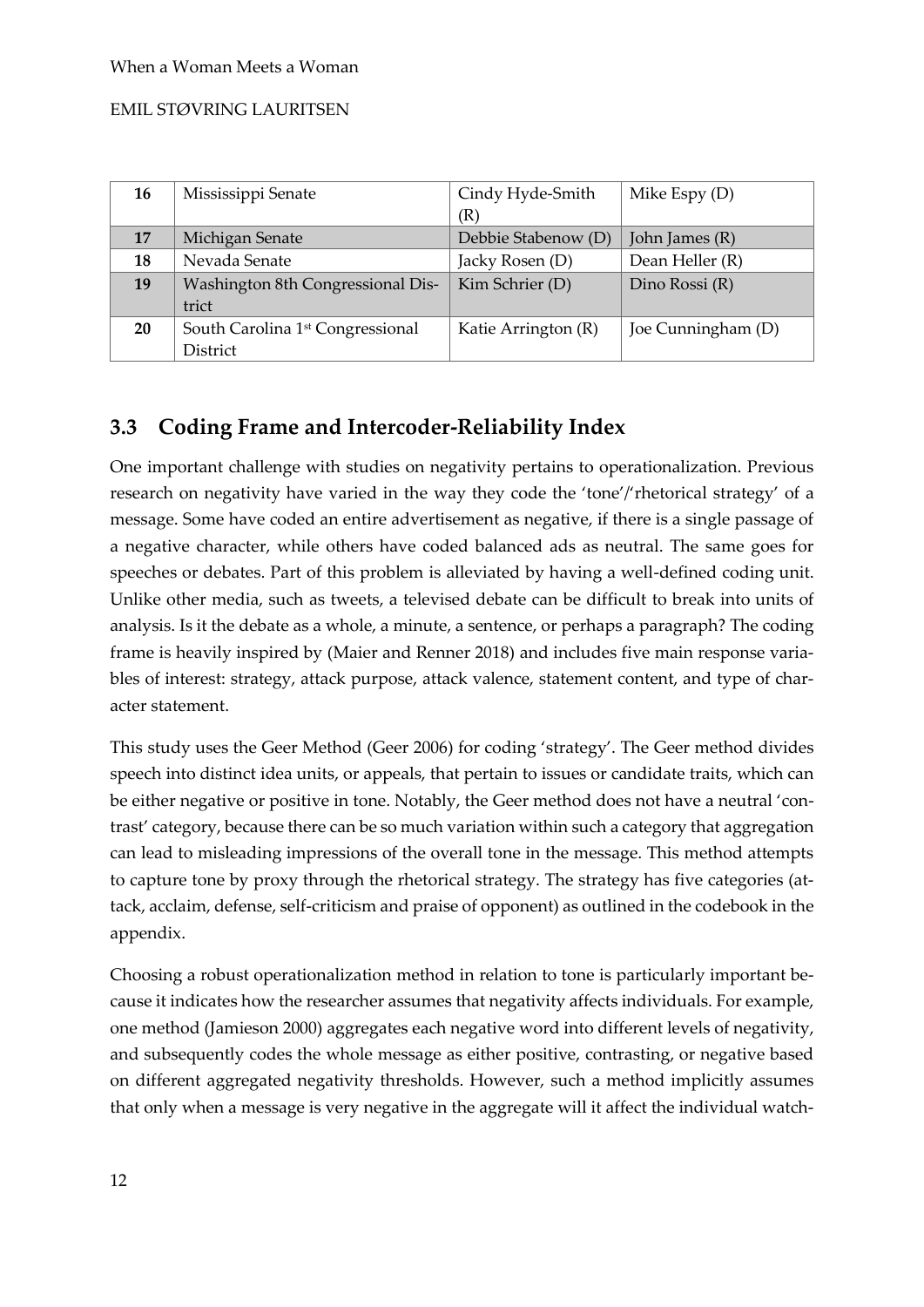ing it (Allen and Stevens 2015). It is important to acknowledge that different levels of negativity are experienced differently by viewers, and a single negative word or sentence can have a disproportionate effect on the negativity impression. For this reason, this project opts for units that express a coherent idea that is either generally positive (i.e., focus on the sponsor herself, through acclaims, defenses or self-critiques) or negative (i.e., focus on the target through attacks). In effect, each coded statement is assigned a rhetorical strategy resulting in a categorical variable rather than ordinal. Since each candidate is rather idiosyncratic in speaking style and substance, it would not be appropriate to use the total amount of coded statements as the sample. If done so, it would effectively decouple each coding unit from the candidate.

The study also includes variables related to attack purpose, attack valence, statement content, and type of statement content. The operationalization of these response variables is outlined below as well as in the appendix. A sixth response variable, incivility, was dropped from the sample since uncivil statements occurred so rarely that there would not be enough statistical power behind it to make any credible analyses. Reliability is important in content analyses because the quality of the coding scheme is a function of the ability of a third person to be able to code the data and achieve the same results (Neuendorf 2002). A second coder was trained to code 10 percent of the total amount of coding units; 61 out of the total 608 statements were randomly chosen among the 20 debates. The Krippendorf's Alpha intercoder-reliability scores for the five response variables are reported in the table below; all five passed the conventionally accepted threshold of 0.80.

# **Table 1**

| Variable                   | Measurement                                                                                                                                                                               | Krippendorf's Alpha |
|----------------------------|-------------------------------------------------------------------------------------------------------------------------------------------------------------------------------------------|---------------------|
| <b>Rhetorical strategy</b> | Attack<br>(1)<br>Acclaim<br>(2)<br>(3)<br>Defense<br>Self-criticism<br>(4)<br>(5)<br>Praise for opponent<br>(99)<br>No apparent strategy                                                  | 0.878               |
| Attack purpose             | Attack on personal character-<br>(1)<br>istics<br>Attack on issue stands<br>(2)<br>(3)<br>Attack on associations<br>(4)<br>Attack on background<br>Attack on record<br>(5)<br>(99)<br>N/A | 0.811               |

#### Operationalization of response variables with reliability scores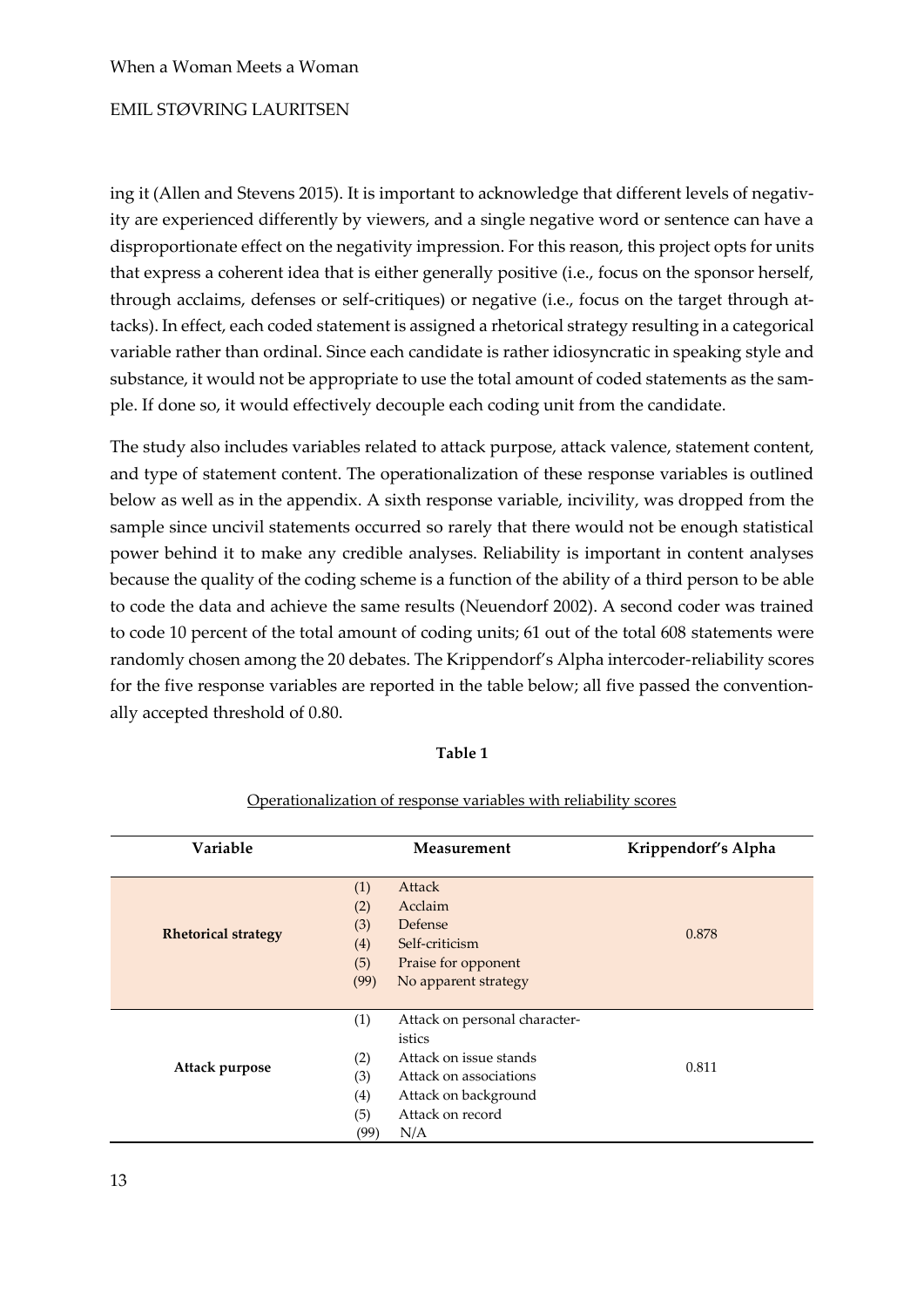# **Table 1**

#### Operationalization of response variables with reliability scores

| Variable                    |                                  | <b>Measurement</b>                                                                             | Krippendorf's Alpha |
|-----------------------------|----------------------------------|------------------------------------------------------------------------------------------------|---------------------|
| <b>Attack valence</b>       | (0)<br>(1)<br>(99)<br>N/A        | Implicit<br>Explicit                                                                           | 0.93                |
| <b>Statement content</b>    | (0)<br>(1)<br>(2)<br>(99)        | Political content<br>Character-based content<br>Structuring of the debate<br>Content not clear | 0.9                 |
| Type of character statement | (1)<br>(2)<br>(3)<br>(4)<br>(99) | Policy/Issue competence<br>Leadership<br>Integrity<br>Personal<br>Unclear                      | 0.832               |

The study uses hierarchical multiple regressions to establish correlations. Hierarchical regression is useful in the process of model selection in order to determine the most appropriate number of control variables to include. Furthermore, it allows us to examine potential interaction effects among variables. For example, does the gender of the opponent matter more or less or the same for a sponsor's incentive to go negative if the sponsor is behind, even or ahead in the polls? Since the sampling units are the presence of a woman in a debate, it is unlikely that the study finds many statistically significant results. This is not necessarily detrimental to the findings because the population itself is small. In other words, while we will not be able to generalize in the abstract about female debate behavior in single-gender races for federal office, we will be able to say something about current trends in such settings in the United States, even without statistical significance.

Finally, since the study analyzes publicly available data from public figures, there are no known ethical concerns.

# **4 FINDINGS**

# **4.1 Results**

As mentioned above, the study analyzed 608 functional statements made by 20 female candidates. The statements were connected to the speaker and then aggregated per debate. Descriptive statistics, expressed in Table 2, shows the share of statements that were considered attacks in all-female debates and mixed-gender debates, respectively. The table shows that about 37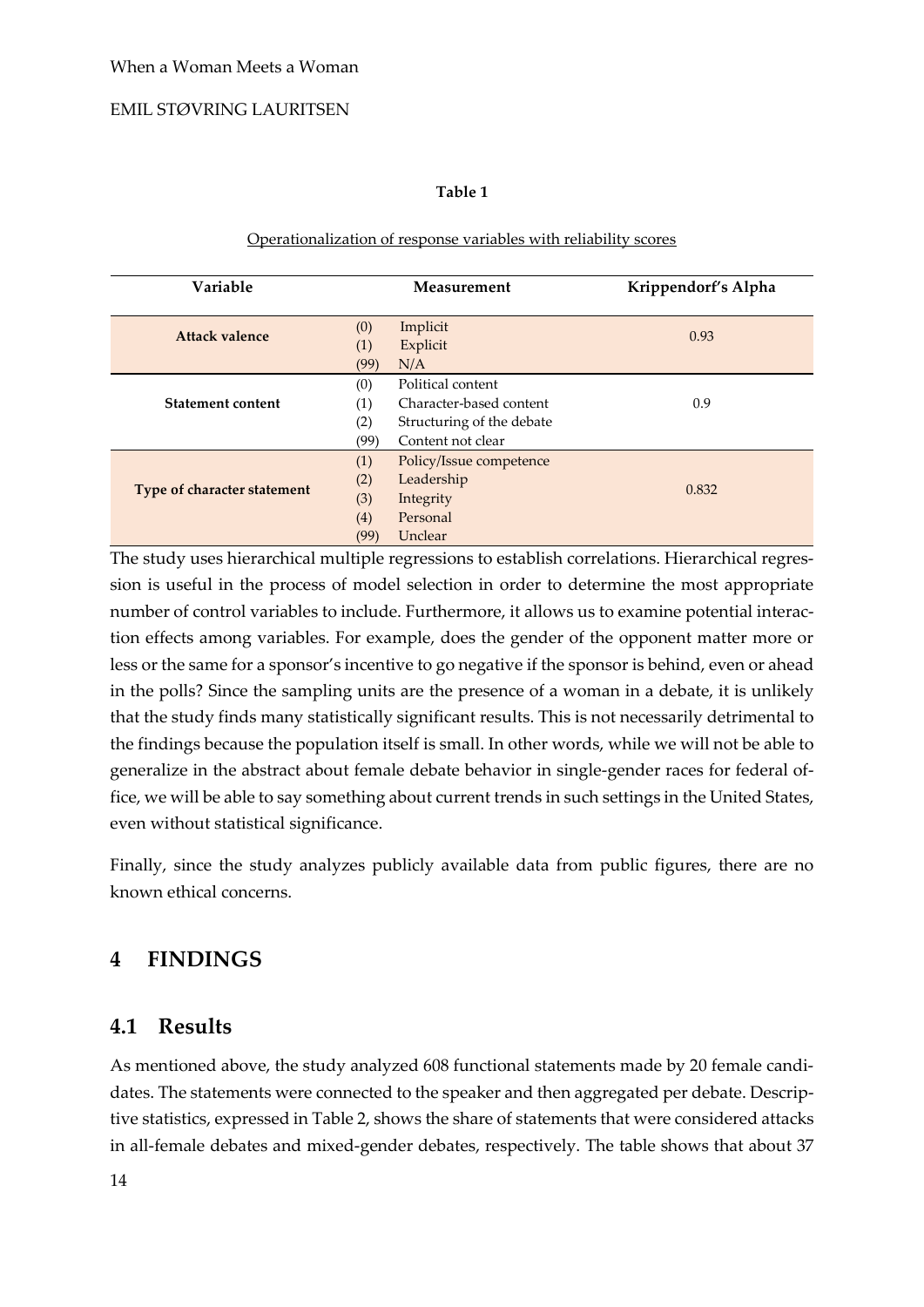percent of all statements made by female candidates in debates were attacks. In all-female debates, approximately 34.6 percent of all statements were attacks, while that share was 39.3 percent when the opponent was male. While it did not reach statistical significance, the table does show that female candidates in the sample were less likely to go negative against female opponents as opposed to male opponents. There is a mean difference of approximately 4.7 points across the sample, but this number should not be taken too seriously as it is not statistically significant. The important takeaway is the trend.

**Table 2**

|           | Use of negativity in single- and mixed-gender debates in the U.S. midterm elections in 2018<br>(mean; in parenthesis: standard deviation) |                   |                          |        |  |  |
|-----------|-------------------------------------------------------------------------------------------------------------------------------------------|-------------------|--------------------------|--------|--|--|
|           | Total                                                                                                                                     | All-Female Debate | Mixed-Gender De-<br>bate | t-test |  |  |
| % Attacks | 37(13.3)                                                                                                                                  | 34.6(13.6)        | 39.3 (13.3)              | n.s.   |  |  |

*N* 20 10 10

However, we know from the literature on negativity and debates that a whole host of potential context variables can influence an actor's incentive to go negative. These context variables include whether the sponsor is an incumbent or a challenger or whether it is an open seat; the level of the election (i.e., whether it is congressional or senatorial); the sponsor's standing in the polls at the time of the debate; and political party. These variables have the potential to confound or suppress the effect of our main variable of interest, the opponent's gender. Table 3 includes three regression models. All models include the context variables mentioned above. Model 1 shows the same trends as the Table 1 with regards to the effect of the gender of the opponent on the level of negativity. That is, the opponent being female decreases the level of negativity used by approximately 9 points, controlling for all context variables. As with Table 1, none of the variables in Model 1 are statistically significant, which is not surprising considering the low number of observations, but the trend nevertheless holds. It also shows that, controlling for the remaining variables, challengers are more likely to go negative than incumbents, senatorial candidates are more negative than congressional candidates, being behind in the polls is associated with more negativity, and perhaps surprisingly, Democrats are more negative than Republicans (which can potentially be explained by the fact that Democrats were trying to reclaim the majority in the House and Senate in 2018).

|                                                                                                           | таріе э |             |              |
|-----------------------------------------------------------------------------------------------------------|---------|-------------|--------------|
| Impact of single- and mixed-gender debates on the use of negativity in the U.S. midterm elections in 2018 |         |             |              |
|                                                                                                           | Model 1 | Model 2     | Model 3      |
|                                                                                                           | SE(B)   | $SE(\beta)$ | SE $(\beta)$ |

**Table 3**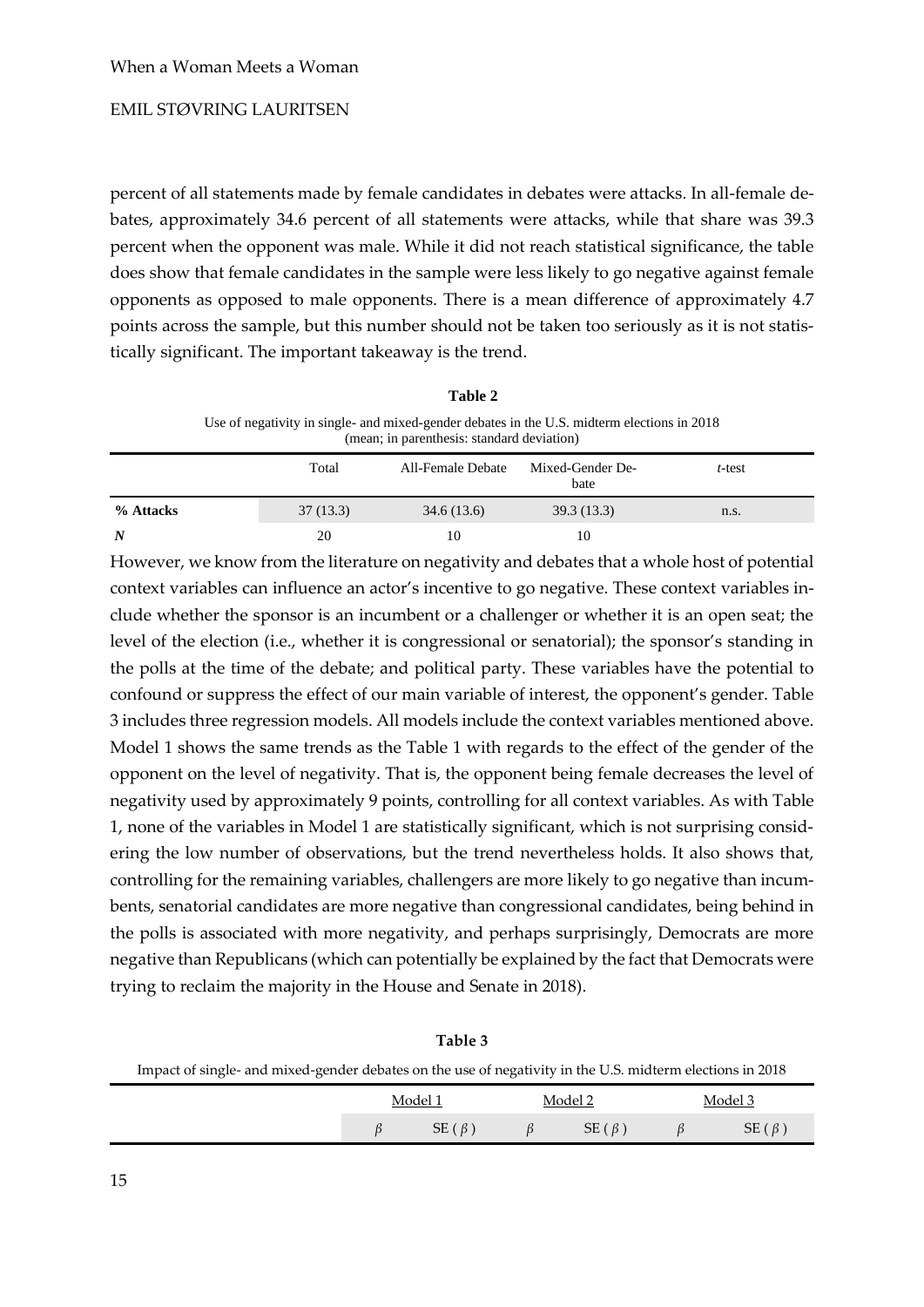| Gender of opponent $(0 = male, 1 =$<br>female)                 | $-9.005$   | (5.534) | $-14.29$   | (8.459) | $-24.02*$  | (9.116) |  |
|----------------------------------------------------------------|------------|---------|------------|---------|------------|---------|--|
| Status of sponsor $(0 = \text{in}$ cumbent,<br>1 = challenger) | 5.628      | (8.397) | 0.0356     | (11.34) | $-3.396$   | (10.32) |  |
| Open seat                                                      | 4.596      | (6.707) | 1.401      | (9.156) | 2.234      | (8.217) |  |
| Election level $(0 =$ congressional, 1<br>= senatorial)        | 10.00      | (5.430) | 9.074      | (6.027) | 12.98*     | (5.771) |  |
| Standing in polls (margin/deficit<br>in percentage points)     | $-0.742$   | (0.436) | $-0.590$   | (0.490) | $-2.090*$  | (0.895) |  |
| Sponsor's party $(0 = Republican, 1)$<br>= Democratic)         | 3.542      | (6.102) | 3.172      | (6.491) | 0.196      | (6.020) |  |
| Gender x Status of sponsor                                     |            |         | 12.47      | (14.25) | 24.03      | (14.11) |  |
| Gender x Open seat                                             |            |         | 8.575      | (15.40) | 9.854      | (13.82) |  |
| Gender x Standing in polls                                     |            |         |            |         | 2.016      | (1.049) |  |
| Constant                                                       | $32.65***$ | (5.939) | $34.85***$ | (6.945) | $40.05***$ | (6.787) |  |
| N                                                              | 20         |         |            | 20      |            | 20      |  |
| Adjusted $R^2$                                                 | 0.220      |         | 0.142      |         |            | 0.311   |  |

**Standard errors in parentheses**

**\* p<0.05, \*\* p<0.01, \*\*\* p<0.001**

Model 2 has the addition of the interaction between gender of opponent and the status of the sponsor. This interaction is included to gauge H3 regarding the use of attacks by women when they are either incumbents or challengers. To reiterate, H3 asserts that when a female candidate is a challenger to a male incumbent, she will feel a strong need to be perceived as 'tough' because she is essentially challenging the status quo. Conversely, a female incumbent has not only already won an election and therefore shown that she can be as tough as a man, but she also does not face the same social risks that male incumbents would when faced with a female challenger in terms of being perceived as 'beating up' a woman. H3 therefore claims that female challengers will be *more* negative when the opponent is male; and that female incumbents will be equally negative against female as they are against male challengers. Model 3 includes another interaction, namely between the target's gender and the sponsor's standing in the polls. This interaction aims at gauging H4, which asserts that female candidates show a higher level of negativity in single-gender debates than in mixed-gender debates *when they are leading in the polls*. The theory behind this hypothesis is that a candidate who is leading in the polls is likely going to be more risk-averse than if she was trailing in the polls. Consequently, a female candidate in such a scenario would take a greater risk going negative against a male opponent because it would have the potential to upset social conventions.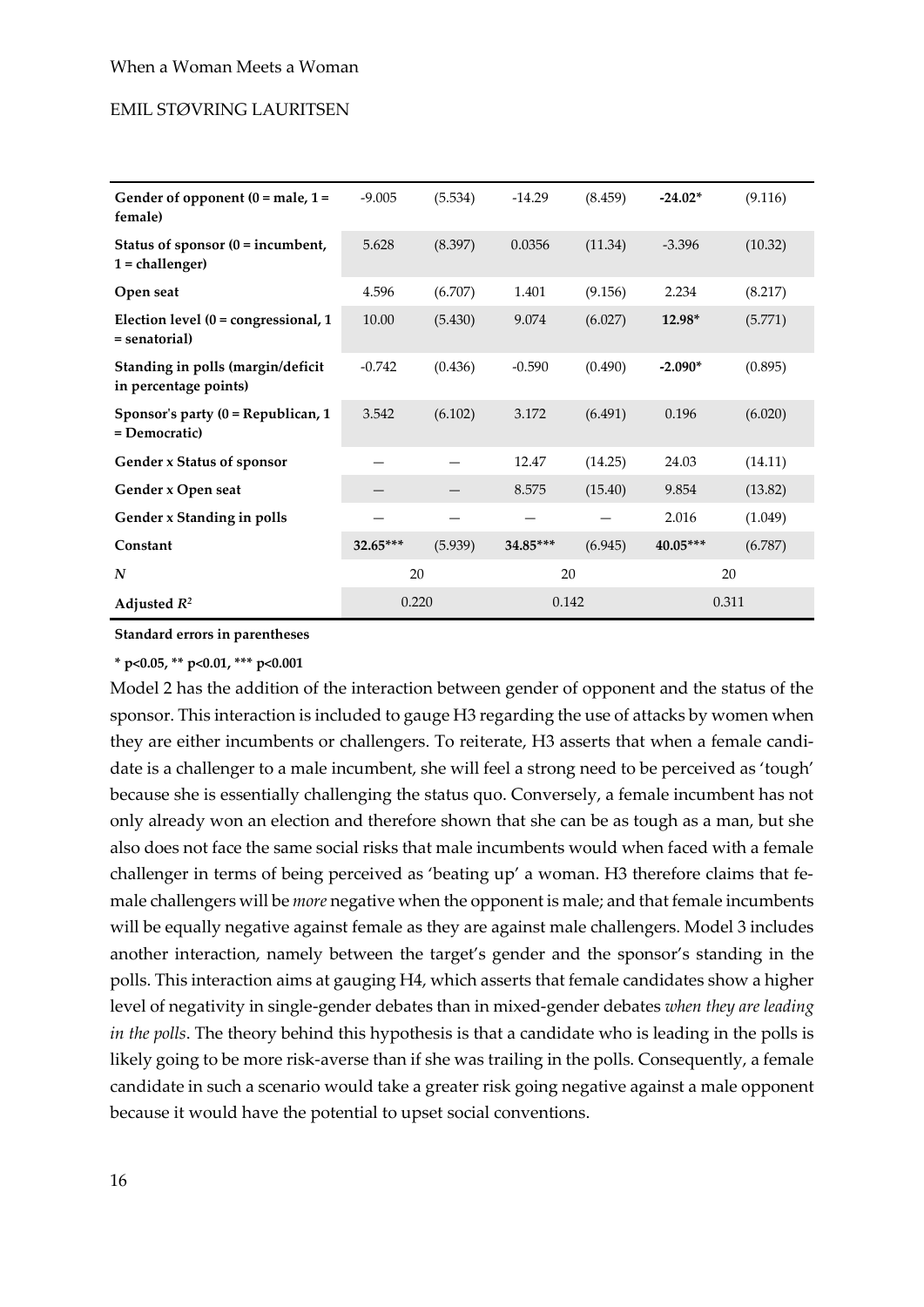Model 3 shows a few interesting things. Firstly, the two interaction terms are not statistically significant, and on that basis, we cannot conclude that there is an interaction between neither the sponsor's status in the race and the opponent's gender nor the sponsor's standing in the polls and the opponent's gender. We can therefore reject H3 and H4. Still, it is important to reiterate the low sample size. The coefficients are in fact positive, showing a trend *in the sample* that indicates that for Gender x Status of sponsor, a female challenger with a female opponent is more negative than our base category, a female incumbent with a male opponent, all else being equal. Similarly, Gender x Standing in the polls is also positive, indicating that in the sample, when the sponsor is leading in the polls, she is more likely to go negative when the opponent is also female as opposed to male. In other words, the trends in the sample lend some credibility to the theory behind H3 and H4, but a meaningfully larger sample size is necessary in order to be able to reject the null hypotheses.<sup>2</sup>

Secondly, Model 3 shows that when controlling for the context variables and the interaction terms, we observe a statistically significant effect of the target's gender on the use of attacks in debates. Specifically, it shows that when the opponent is also female, the level of negativity decreases by 24 percentage points when controlling for the context variables as well as the interaction between the opponent's gender and their standing in the polls. This indicates that we could only obtain a statistically significant effect when including the interaction between target's gender and the sponsor's standing in the polls. Still, this is a significant result that allows us to confirm H1; that on average, female candidates use less negativity against female opponents when controlling for the aforementioned variables. Again, due to the low sample size, the coefficient, 24, should be interpreted with caution. The important result is the significant trend more than the degree. The final note on these results is the explanatory power of the models. Model 3 has an adjusted *R<sup>2</sup>* of 0.311 indicating that it explains about 31 percent of the variance. In other words, there is a lot of other potential variables that explain when and why a woman candidate go negative.

| Impact of single- and mixed-gender debates on the content of attacks in the U.S. midterm elections in 2018 |                       |             |                           |             |  |
|------------------------------------------------------------------------------------------------------------|-----------------------|-------------|---------------------------|-------------|--|
|                                                                                                            | % Issue-based attacks |             | % Character-based attacks |             |  |
|                                                                                                            |                       | $SE(\beta)$ |                           | $SE(\beta)$ |  |
| Gender of opponent $(0 = male, 1 = female)$                                                                | 11.34                 | (23.71)     | $-10.62$                  | (23.65)     |  |

| Table 4                                                                                                    |
|------------------------------------------------------------------------------------------------------------|
| Impact of single- and mixed-gender debates on the content of attacks in the U.S. midterm elections in 2018 |
| % Character-based attacks<br>% Issue-based attacks                                                         |

<sup>2</sup> Maier and Renner 2018 also test for these interactions with *N* = 71 and likewise failed to reach statistical significance.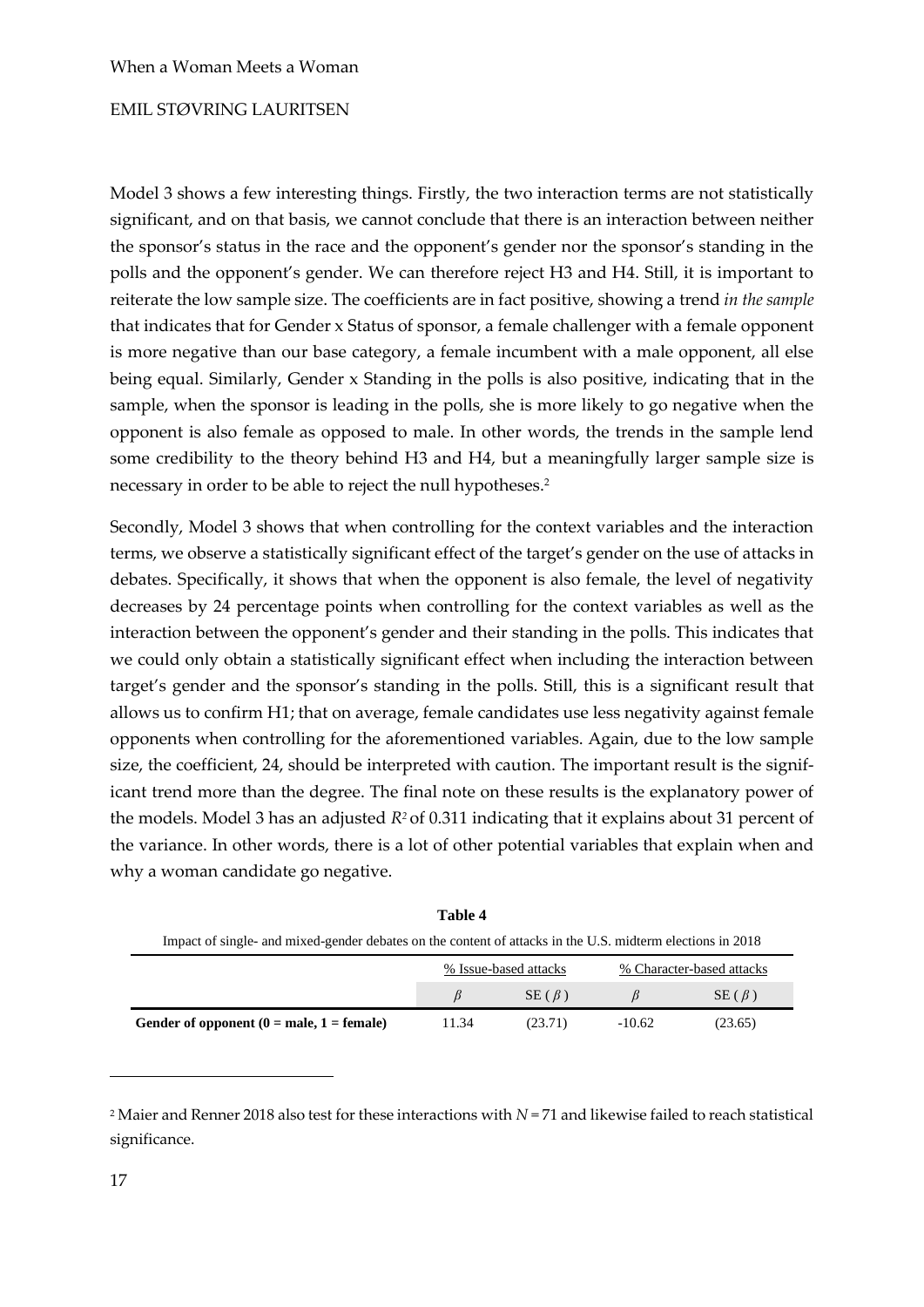| Status of sponsor $(0 = \text{in}$ cumbent, $1 = \text{ch}$ al-<br>lenger) | 5.535    | (26.85)  | $-4.626$ | (26.78)  |
|----------------------------------------------------------------------------|----------|----------|----------|----------|
| Open seat                                                                  | 10.89    | (21.37)  | $-10.35$ | (21.32)  |
| Election level $(0 =$ congressional, $1 =$ senato-<br>rial)                | 14.52    | (15.01)  | $-14.62$ | (14.97)  |
| Standing in Polls (margin/deficit in percent-<br>age points)               | $-0.975$ | (2.327)  | 1.052    | (2.321)  |
| Sponsor's Party ( $0 = Republican$ , $1 = Demo-$<br>cratic)                | 24.37    | (15.01)  | $-14.62$ | (14.97)  |
| <b>Gender x Status of sponsor</b>                                          | $-24.18$ | (36.7)   | 23.41    | (36.61)  |
| <b>Gender x Open seat</b>                                                  | $-38.91$ | (35.95)  | 38.62    | (35.85)  |
| <b>Gender x Standing in Polls</b>                                          | 0.996    | (2.728)  | $-1.083$ | (2.720)  |
| Constant                                                                   | $47.67*$ | (17.65)  | 51.48*   | (17.61)  |
| N                                                                          | 20       |          | 20       |          |
| Adjusted $R^2$                                                             |          | $-0.227$ |          | $-0.223$ |

**Standard errors in parentheses**

**\* p<0.05, \*\* p<0.01, \*\*\* p<0.001**

H2 asserts that women candidates attack more on issues than on character in single-gender debates than they do in mixed-gender debates. Table 4 shows a multivariate regression analysis with two outcome variables; % issue-based attacks and % character-based attacks. Here, none of the variables were even close to statistical significance, and since it draws from only the small share of the data that were attacks, it would be inappropriate to infer anything from the trendlines in this table. As such, we cannot reject H2's null hypothesis.

|                  | Hypothesis                                                                                                                      | Result                          | Finding                                                                                                                                                                  |
|------------------|---------------------------------------------------------------------------------------------------------------------------------|---------------------------------|--------------------------------------------------------------------------------------------------------------------------------------------------------------------------|
| H1.              | Female politicians use less<br>negative campaigning<br>when their opponent is also<br>female                                    | Null-hypothesis re-<br>jected   | When controlling for context<br>variables and interaction terms,<br>female candidates do in fact use<br>less negative campaigning when<br>their opponent is also female. |
| H <sub>2</sub> . | Female politicians attack<br>more on issues than on<br>character in single-gender<br>than they do in mixed-gen-<br>der debates. | Null-hypothesis not<br>rejected | None of the variables reached<br>statistical significance.                                                                                                               |
| H3.              | Female challengers show a<br>lower level of negativity in<br>single-gender debates than<br>in mixed-gender debates              | Null-hypothesis not<br>rejected | The interaction term did not<br>reach statistical significance;<br>however, the sample trend lends<br>some evidence to H3.                                               |

**Table 5**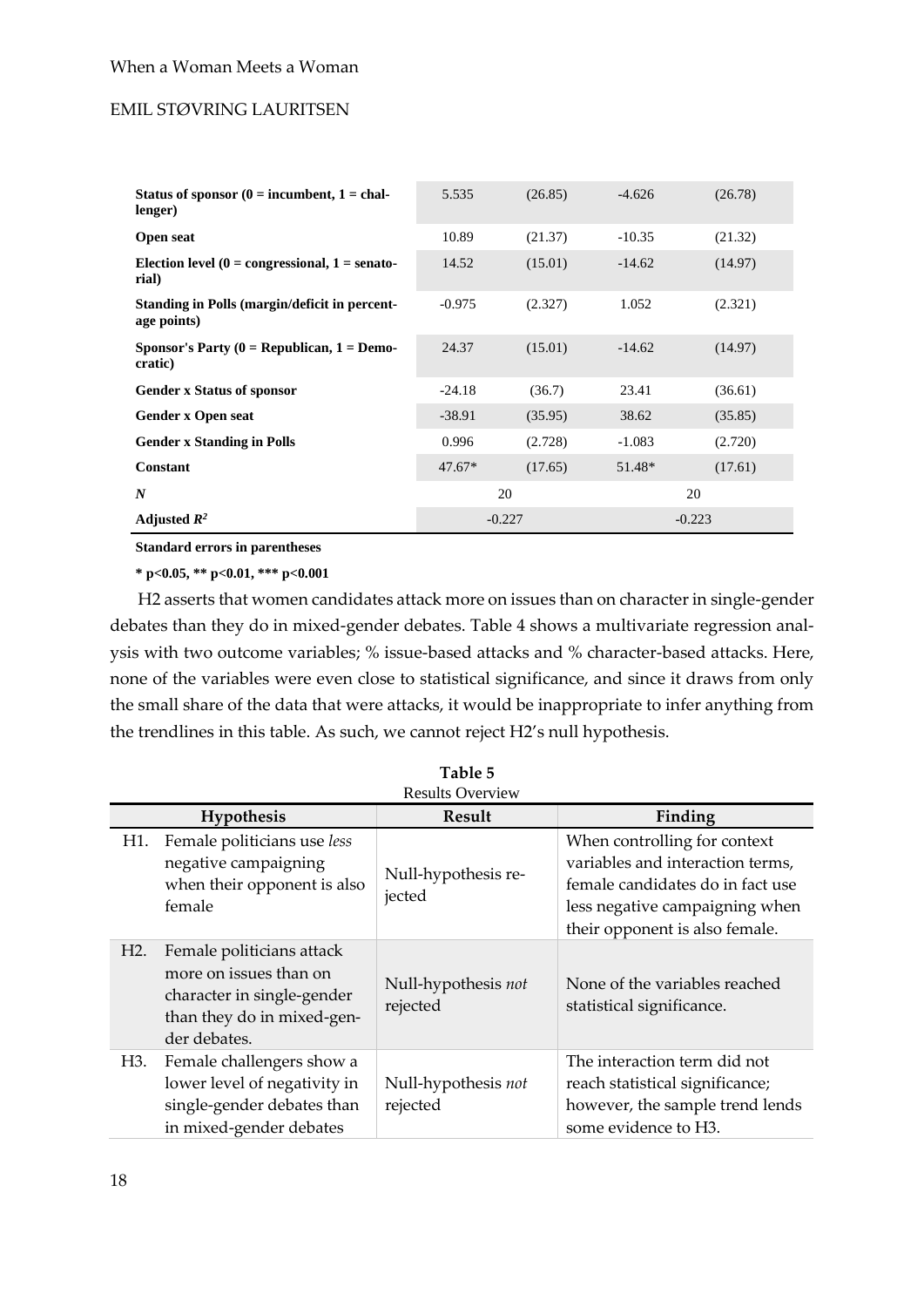H4. Female candidates show a higher level of negativity in single-gender debates than in mixed-gender debates when they are leading in the polls

Null-hypothesis *not*  rejected

The interaction term did not reach statistical significance; however, the sample trend lends some evidence to H4.

# **4.2 Discussion**

This study's primary research question was to what extent female politicians use negative campaign communication when their opponent is also female as opposed to male. The main hypothesis in this regard was that when a female candidate's opponent was also female, she would—all else equal—use less negativity in debates because being in a debate without a male opponent could 'disincentivize' a female candidate from needing to appear 'as tough' as her opponent. The analysis found that when controlling for a series of context variables and interactions, that hypothesis does appear valid. The study also posed additional research questions aimed at parceling out *how* female candidates moderate their debate performance depending on the gender of their opponent. Here, the study did not find any statistically significant relationships. Whether that is due to the fact that there is indeed no relationship between, say, the gender of the opponent and the sponsor's standing in the polls on the one hand, and the level of negativity on the other, or due to a low sample size, is unclear. The occurrence of all-female debates is still sufficiently rare that it necessitates further exploration in future studies. The sample did point in the direction of the two hypotheses that address these interactions. Namely, that when a female candidate is the challenger rather than the incumbent in all-female debates, she uses less negativity than if she were up against a male incumbent; and that when a female candidate is leading in the polls, she uses *more* negativity in all-female races than if she was up against a male opponent. Both of these sample findings provide an interesting basis for further research.

There are certainly a range of methodological pitfalls to be mindful of when conducting this type of study. The most significant challenge in this project has been gathering a sample size large enough to make robust statistical analyses. Clearly, a sample size of 20 is not ideal, and has resulted in the conclusions drawn from the analysis to be merely tentative rather than definitive. There are two reasons for the low sample size; first, the prevalence of all-female debates is still rare and second, the scale and time requirement of coding a large number of debates has lamentably been outside the scope of this project. For reference, Maier and Renner (2018) had a sample size of 71 which compared not the gender of the opponent of a female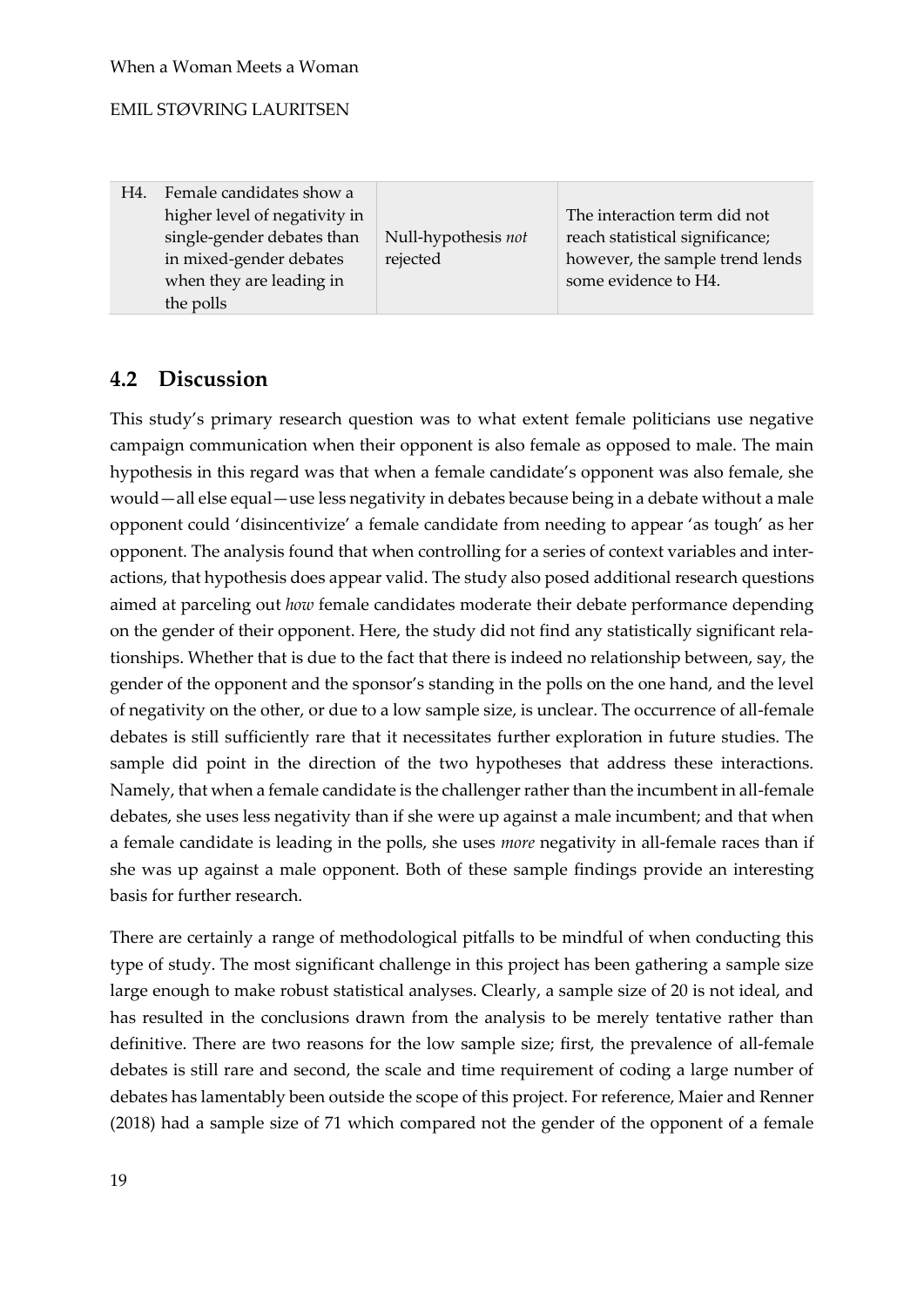# EMIL STØVRING LAURITSEN

candidate, but rather the gender of the opponent of a male candidate, which is still after all a more frequent occurrence.

The starting point of this study was that we know very little about the dynamics of negative campaigning when there are no men present in the political contest. Men still make up the majority of elected politicians in most Western democracies, including both on the federal and the state-level in the United States. Nevertheless, the 2018 midterm election saw the highest number of women elected to Congress in a single election, and as the number of women in politics gradually increases, we also increasingly observe scenarios where both parties nominate a woman to compete for a congressional or a senatorial seat (although the number of women candidates from the Republican Party has not increased in recent years, and the number of Republican congresswomen and senators actually decreased in 2018).

Still, it is worthwhile contemplating and theorizing about the potential implications of gender parity in politics and campaigning, particularly in a year when at least three women are credible, major candidates for the Democratic Party's nomination for president in 2020. A persistent challenge in achieving equal gender representation in politics has been that fewer women in general have run for office; not that they cannot win at the same rate as men (Herrnson and Lucas 2006). This may not be surprising since it took—literally—more than a century for women to achieve suffrage in most modern democracies and thus enter the formal political arena. There is a lot of expectation that increasing the number of female officeholders and placing more women in positions of authority will do, broadly, two things: 1) 'close the gender gap in political engagement and participation by mobilizing women voters' (Dolan 2006), and 2) diminish the gendered expectations people have with regards to the social roles men and women have to comply by (Sanbonmatsu 2010).

In many ways, an all-female election represents one of the most pertinent scenarios under which we can explore such dynamics. When there are no men on the ballot, women candidates—supposedly—lose the need to situate their candidacy in relation to a male status quo. Nevertheless, this is still just a supposition; a counter-argument would be that most American congressional or senatorial elections are still *nested* in a national political environment where women officeholders are still a minority. Still, this study's findings provide an intriguing starting point to explore this dynamic more in depth in the future. There is at least some evidence that women actually do behave differently on the debate stage when no men are present.

20 Finally, it seems appropriate to situate this discussion in the current political climate in the United States, since as of this writing there has been two recent instances of more than one woman on a debate stage in the Democratic primaries for the 2020 general election, and there is at least the potential for some of the women to face off on a future debate stage without men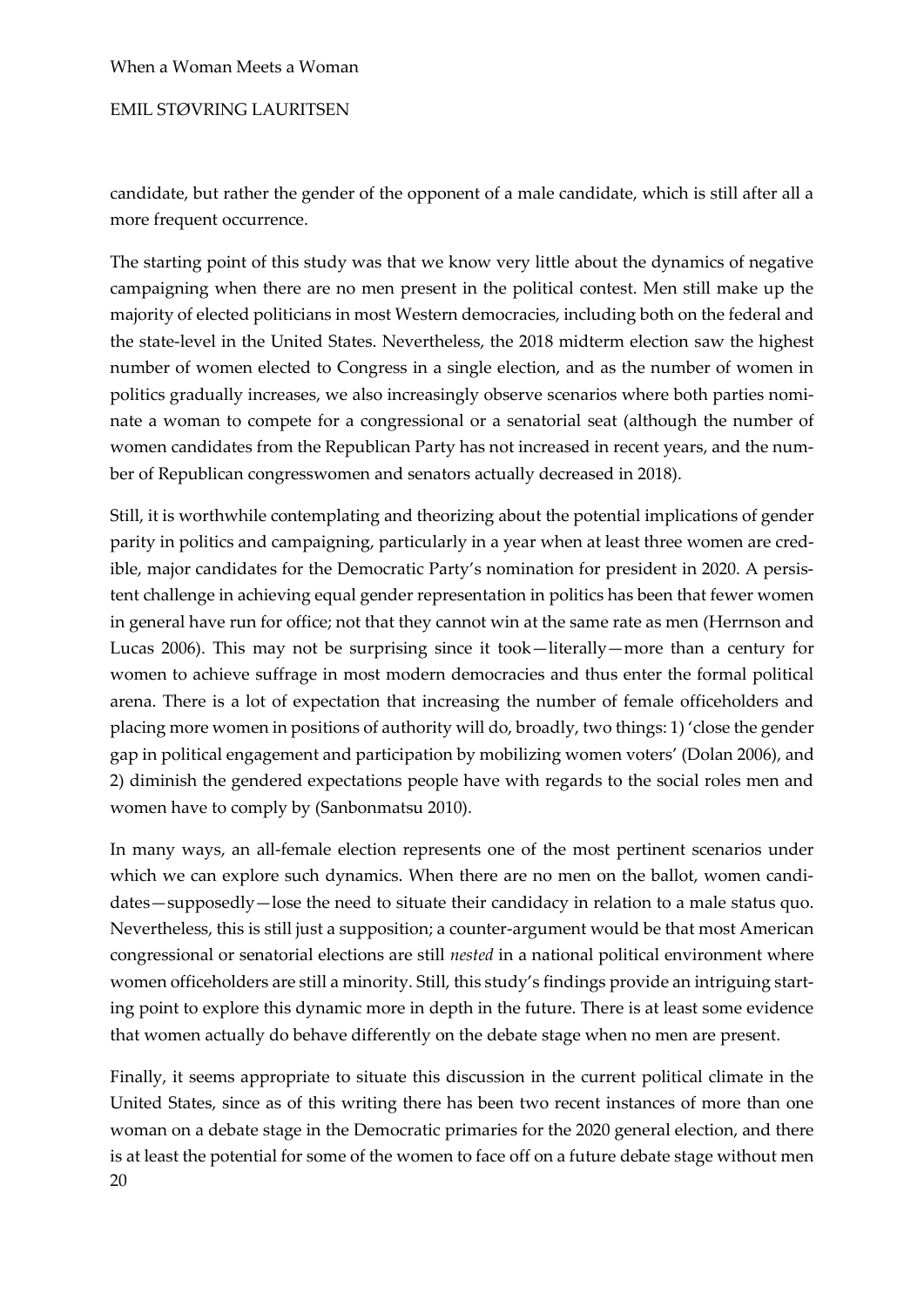present, if the men in the race fail to gain traction. Since Donald Trump's electoral college victory against the first female nominee of a major party in a presidential election, women have organized to an unprecedented extent. There has been a slew of journalistic material published since Donald Trump took office arguing the same thing; namely, that the 2016 election has been the single most important catalyzing event in the organization of women in politics (Hudak and Zeppos 2017, Bassett 2017). This has been expressed both in the now-annual Women's March that first took place on the eve of Donald Trump's inauguration, but more substantially it was crystallized in first a record-setting number of female nominees for Congress in 2018, and subsequently in the 23 women who flipped seats previously held by men in the election (some of which were analyzed in this study).

It is still too early in the 2020 Democratic nominating process to say anything of substance with regards to how the women running behave compared to their male counterparts, not to mention how they adjust their rhetoric depending on the gender of their opponents. Still, we can point to some interesting anecdotes that have taken place in the first two debates. First, postdebate polling showed that California Senator Kamala Harris left the first debate as the biggest beneficiary after attacking former Vice President Joe Biden over his work in the Senate with segregationists in opposing busing (Silver 2019). In this particular instance, Harris did not seem deterred from attacking a male opponent and appeared to benefit from the attack—at least in the short term. In the second debate that took place in July 2019, Harris was the object of an attack by Hawaii Representative Tulsi Gabbard over her record as a prosecutor. Similarly, New York Senator Kirsten Gillibrand also attacked former Vice President in the second debate regarding an op-ed he had published as a senator. These anecdotes are interesting because this is the first time so many women have run for a party's nomination in a single election, and the way in which they conduct their campaigns has the potential to inform future research on the topic. Indeed, there has already been much focus on the challenges these women face in the nomination process, particularly regarding questions of 'electability,' and much newspaper space and cable TV airtime has been spent discussing whether or not Kamala Harris or Elizabeth Warren are 'tough' enough or 'electable' enough to take on Donald Trump (Martin 2019, Lerer 2019).

We are most likely still far removed from a scenario in which both parties nominate women for a presidential election, and it will be difficult to gauge how such a scenario might affect the dynamics on a presidential debate stage, not to mention the broader political discussion, until it happens. It seems clear, however, both from the findings in this study, and plausibly also from the anecdotal evidence described above, that women candidates at multiple levels face additional constraints they need to take into consideration before going negative. The theory of the double-bind that women face is well-documented. When women attempt to appear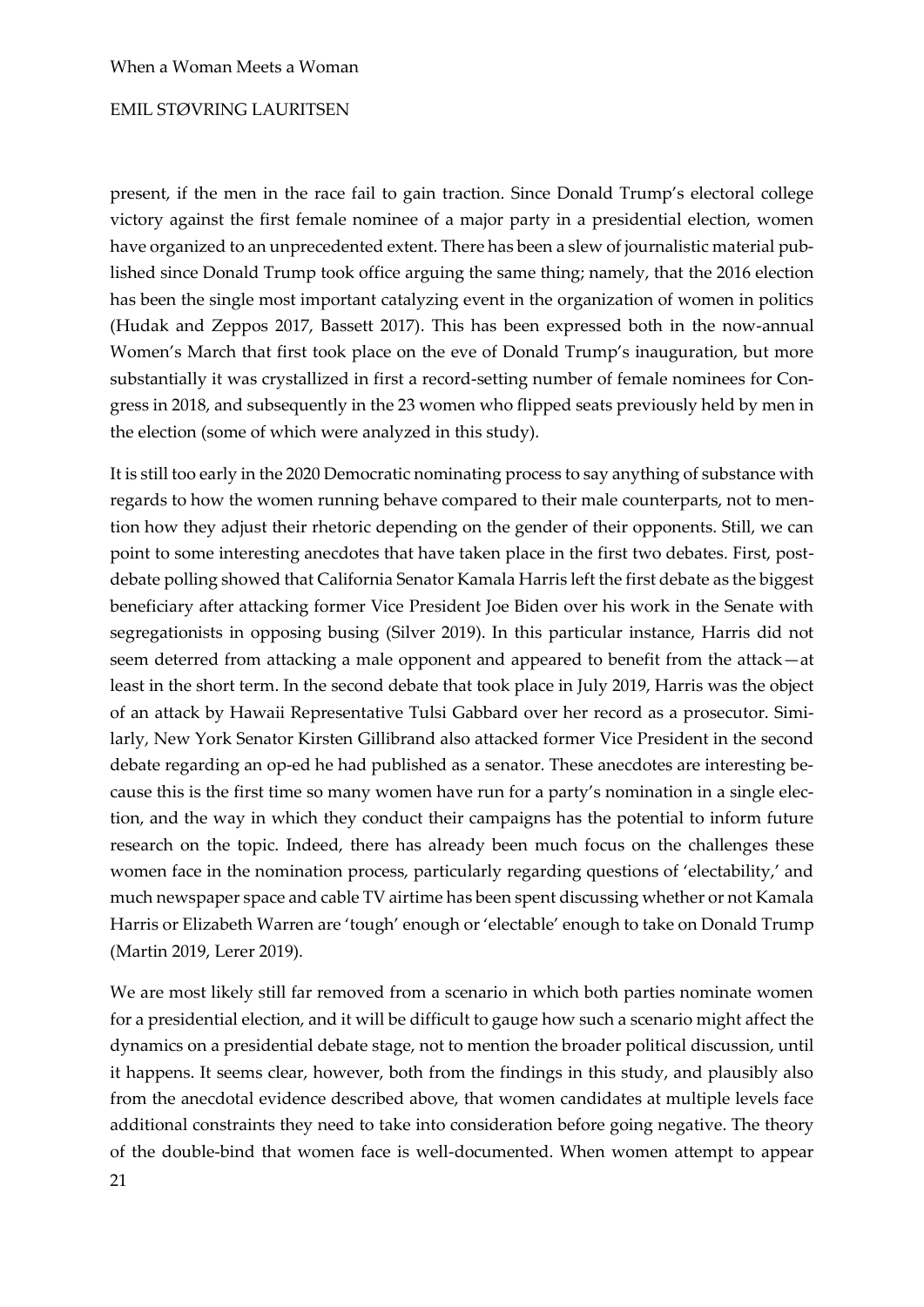tough, they often end up being perceived as 'shrill,' and when they attempt to appear competent, they are not considered likable or inspiring (Lee 2016). This seems particularly important in elections where men are also competing, which automatically renders the woman the 'anomaly'. Therefore, it is imperative that researchers devote more attention to how the absence of male candidates in races at all levels and in all contexts alter how gender is organized. The findings in this study provide an intriguing foundation for scholars to begin examining how women candidates may or may not substantially change the conventional wisdom of campaign behavior when they are no longer viewed or judged in relation to their male counterparts.

# **5 CONCLUSION**

This study asked whether female candidates for federal office in the United States moderate their level of negativity in televised debates when their opponent is also female as opposed to male. Based on literature on negative campaigning and gender effects in politics, the study posited that women would use *less* negativity in debates when their opponent is also female because the absence of a man on the debate stage would change the candidate's gendered risk calculation. That is, the candidate's need to appear 'as tough' and aggressive as a male politician would be rendered moot. Using a unique data set of televised debates from the 2018 midterm elections, the study found that women do in fact use *less* negative campaigning when their opponent is also female, controlling for a series of context variables and interaction variables, thus supporting H1. The study also posited that the candidate would attack more on issues than on character when the opponent is also female. However, there was no significant difference in the data between single-gender and mixed-gender debates in this regard, and thus no support for H2. Finally, the study hypothesized that the candidate's status in the race (incumbent vs. challenger) and her standing in the polls might interact with the opponent's gender. H3 and H4 argued that female challengers show a lower level of negativity in singlegender debates as opposed to mixed-gender debates; and that when a woman is leading in the polls, she uses *more* negative campaigning in single-gender debates as opposed to mixed-gender debates. While not statistically significant, the results for both interactions pointed in the direction that H3 and H4 were positing. This should provide a good foundation for an expanded analysis into such interactions with a larger sample size. The study's main challenge is a small sample size. For a quantitative content analysis, a larger sample size than 20 is necessary. Future research should expand the scope to include previous election cycles in order to enable analysis of as many all-female debates as possible. The paper has argued that because the population size is still small (albeit expanding), the low sample size is not detrimental to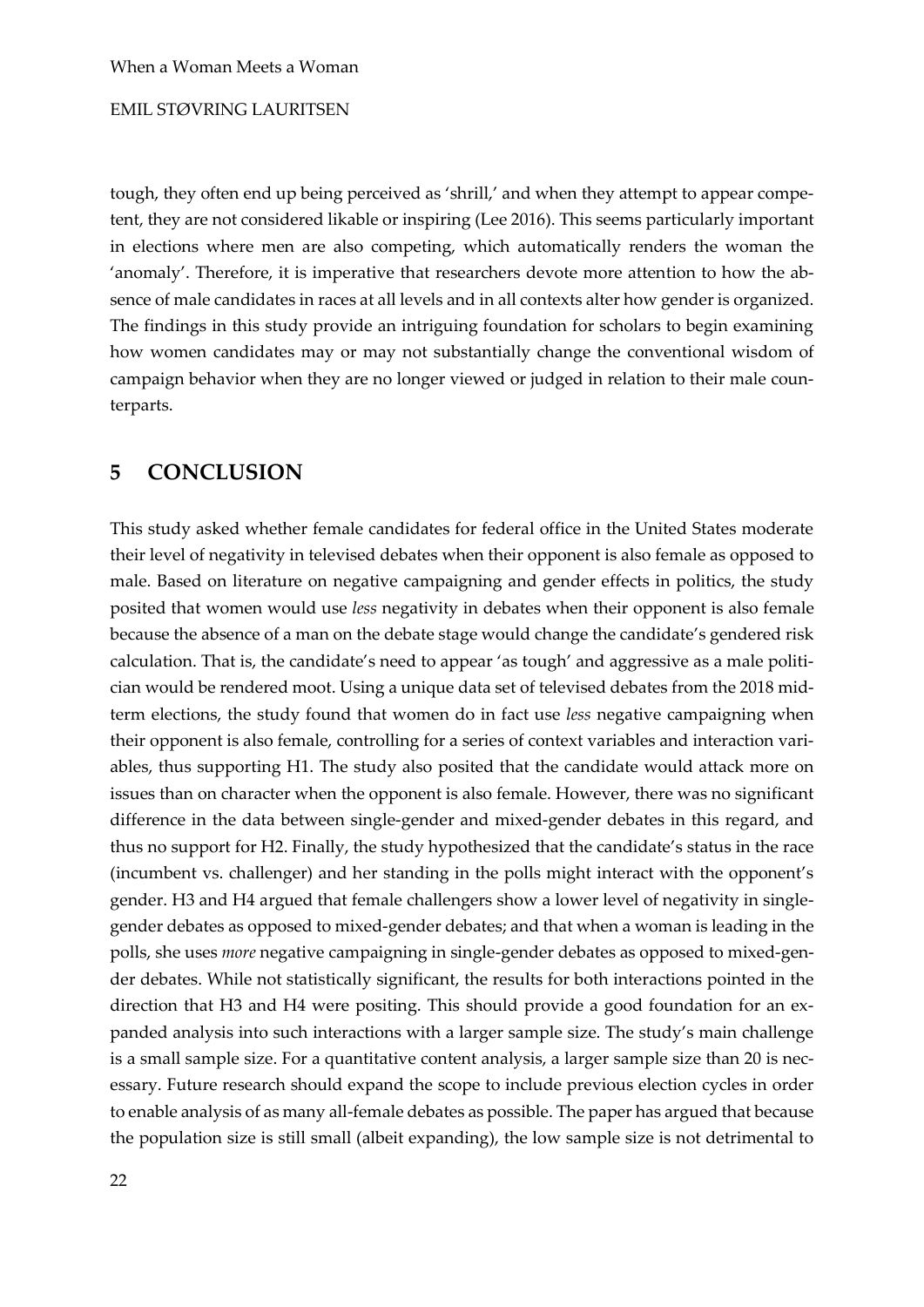# EMIL STØVRING LAURITSEN

the overall findings. While it might mean that we cannot generalize in the abstract, the findings do allow us to describe and conclude on the debate behavior of current female politicians.

Finally, the paper has engaged in a discussion of the broader implications of these findings in a political context defined in large part by President Donald Trump and American women's reaction to his election and his behavior in office. While it may still take a fair amount of years before women are nominated for president for both parties in a single election, it nevertheless appears that the 2016 election has accelerated the mobilization and activation of women running for office, at least for the Democratic Party. Many activists and feminist scholars hope that the closer we get to gender parity in national and local politics, the less importance will be placed on gendered stereotypes and the expectations of social roles that women currently face (Sanbonmatsu 2010). This study has aimed at laying a significant, albeit limited, foundation for future research on this topic. As more and more women enter politics, more observational data will become available—ripe for analysis on not just how women behave on the campaign trail *compared* to men, but also how women behave on the trail in the *absence* of men.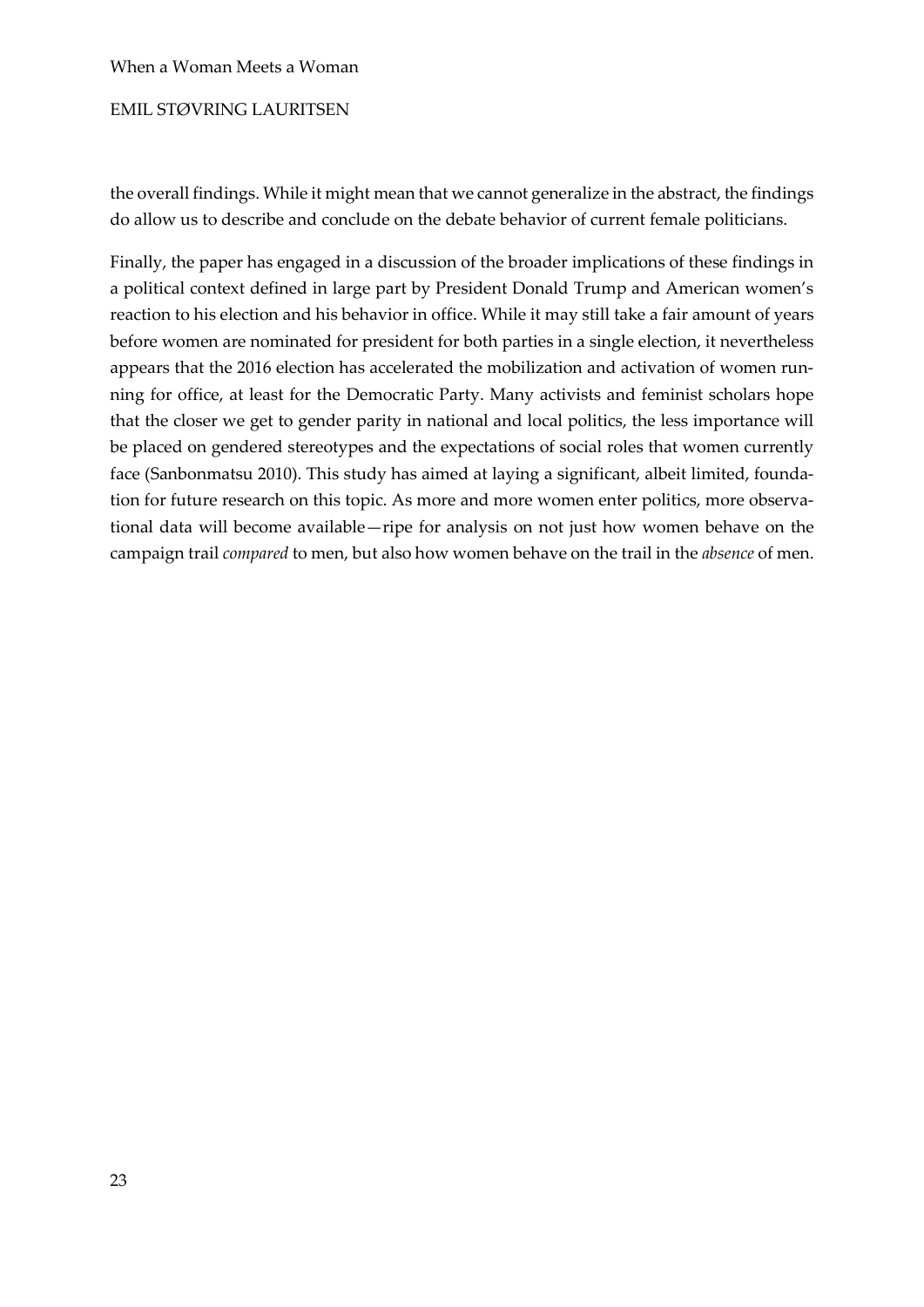## EMIL STØVRING LAURITSEN

# **6 REFERENCES**

- Allen, Barbara, and Daniel Stevens. 2015. "Chapter Three: What is Negative about Negative Advertisements." In *New Perspectives on Negative Campaigning: Why Attack Politics Matter*, by Alessandro Nai and Annemarie Walter. Colchester, UK: ECPR Press.
- Ansolabehere, Stephen, and Shanto Iyengar. 1995. *Going Negative: How Political Advertisements Shrink and Polarize the Electorate.* New York: Free Press.
- Ansolabehere, Stephen, Shanto Iyengar, Adam Simon, and Nicholas Valentino. 1994. "Does Attack Advertising Demobilize the Electorate?" *The American Political Science Review* 88 (4): 829-838.
- Atkeson, Lonna Rae, and Timothy B. Krebs. 2008. "Press coverage of mayoral candidates: The role of gender in news reporting and campaign issue speech." *Political Research Quarterly* 61: 239–252.
- Banwart, Mary Christine, and Mitchell S. McKinney. 2005. "A gendered influence in campaign debates? Analysis of mixed-gender United States Senate and gubernatorial debates." *Communication Studies* 56: 353–373.
- Bassett, Laura. 2017. "Donald Trump Has Mobilized Women In A Way Hillary Clinton Never Quite Could." *Huffington Post*, February 16.
- Benoit, William L. 2007. *Communication in Political Campaigns.* New York: Peter Lang.
- Benoit, William L. 2017. "The Functional Theory of Political Campaign Communication." In *The Oxford Handbook of Political Communication*, by Kate Kenski and Kathleen Hall Jamieson, 195-204. Oxford: Oxford University Press.
- Benoit, William L., and Glenn J. Hansen. 2004. "Issue ownership in primary and general presiden tial debates." *Argumentation and Advocacy* 40: 143–154.
- Benoit, William L., Kevin A. Stein, and Glenn J. Hansen. 2005. "New York Times' coverage of presidential campaigns, 1952–2000." *Journalism & Mass Communication Quarterly* 82 (2): 356–376.
- Birdsell, David S. 2017. "Political Campaign Debates." In *The Oxford Handbook of Political Communication*, by Kate Kenski and Kathleen Hall Jamieson, 165-178. Oxford: Oxford University Press.
- Braden, Maria. 1996. *Women Politicians and the Media.* Lexington: University Press of Kentucky.
- Brooks, Deborah Jordan, and John G. Geer. 2007. "Beyond Negativity: The Effects of Incivility on the Electorate." *American Journal of Political Science* 51 (1): 1-16.
- Bystrom, Dianne G. 2004. "Women as political communication source and audience." In *Handbook of Political Communication Research*, by Lynda Lee Kaid, 435-459. Mahwah: Erlbaum.
- Bystrom, Dianne G., and Lynda Lee Kaid. 2002. "Are women candidates transforming campaign communication? A comparison of advertising videostyles in the 1990s." In *Women Transforming Congress*, by Cindy Simon Rosenthal, 146-169. Norman: University of Oklahoma Press.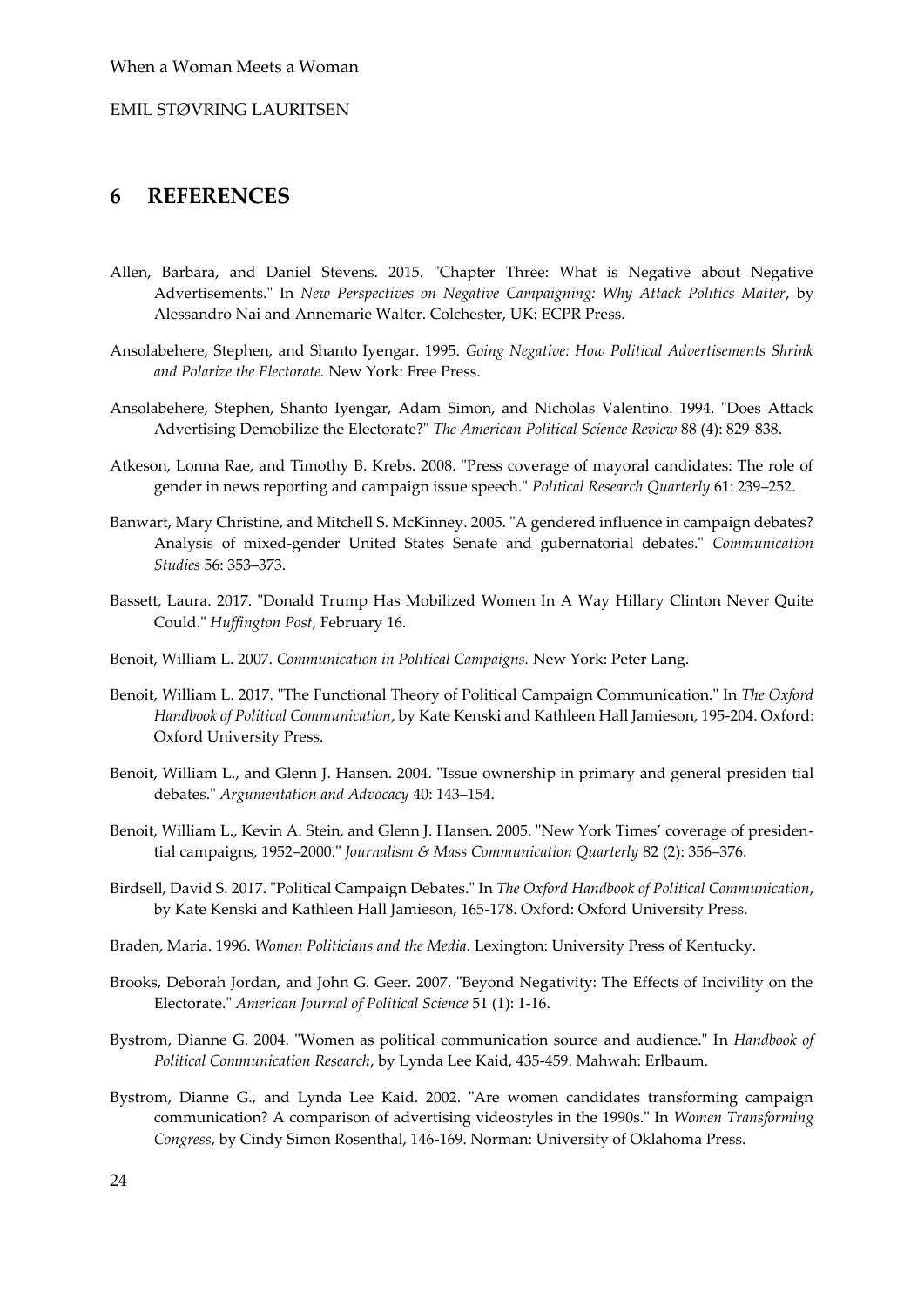- Damore, David F. 2002. "Candidate Strategy and the Decision to Go Negative." *Political Research Quarterly* 55 (3): 669-685.
- Dolan, Kathleen. 2006. "Symbolic Mobilization? The Impact of Candidate Sex in American Elections." *American Politics Research* 34: 687–704.
- Edelsky, Carole, and Karen Adams. 1990. "Creating inequality: Breaking the rules in debates." *ournal of Language and Social Psychology,* 9: 171-190.
- Fridkin, Kim, and Patrick Kenney. 2012. "The impact of negative campaigning on citizens' actions and attitudes." In *The SAGE Handbook of Political Communication*, 173-185. SAGE Publications Inc.
- Geer, John G. 2006. *In defense of negativity: Attack ads in presidential campaigns.* Chicago, IL: Chicago University Press.
- Gélineau, François, and André Blais. 2015. "Chapter Four Comparing Measures of Campaign Negativity: Expert Judgements, Manifestos, Debates, and Advertisements." In *New perspectives on negative campaigning: why attack politics matter*, by Alessandro Nai and Annemarie Walter, 63-74. Colchester, UK: ECPR.
- Gervais, Bryan T. 2014. "Following the news? Reception of uncivil partisan media and the use of incivility in political expression." *Political Communication* 31: 564–583.
- Hayes, Danny, and Jennifer Lawless. 2016. *Women on the Run: Gender, Media, and Political Campaigns in a Polarized Era.* Cambridge: Cambridge University Press.
- Herrnson, Paul S., and Jennifer C. Lucas. 2006. "The Fairer Sex? Gender and Negative Campaigning in U.S. Elections." *American Politics Research* 34 (1): 69-94.
- Hillygus, D. Sunshine, and Simon Jackman. 2003. "Voter decision making in election 2000: Campaign effects, partisan activation, and the Clinton legacy." *American Journal of Political Science* 47 (4): 583– 596.
- Holsti, Ole. 1969. *Content Analysis for the Social Sciences and Humanities.* Boston: Addison-Wesley.
- Hudak, John, and Nicholas W. Zeppos. 2017. "Trump in 2018: The year of the mobilized Democrat." *Brookings Institution*, December 27.
- Huddy, Leonie, and Nayda Terkildsen. 1993. "Gender Stereotypes and the Perception of Male and Female Candidates." *American Journal of Political Science* 37 (1): 119-147.
- Jamieson, Kathleen Hall. 2000. *Everything You Think You Know About Politics ... and Why You're Wrong.* New York: Basic Books.
- Kahn, Kim, and Patrick Kenney. 2004. *No holds barred: Negativity in U.S. Senate campaigns.* Upper Saddle River, NJ: Pearson Prentice Hall.
- Krebs, Timothy B., and David B. Holian. 2007. "Competitive Positioning, Deracialization, and Attack Speech: A Study of Negative Campaigning in the 2001 Los Angeles Mayoral Election." *American Politics Research* 35 (1): 123-149.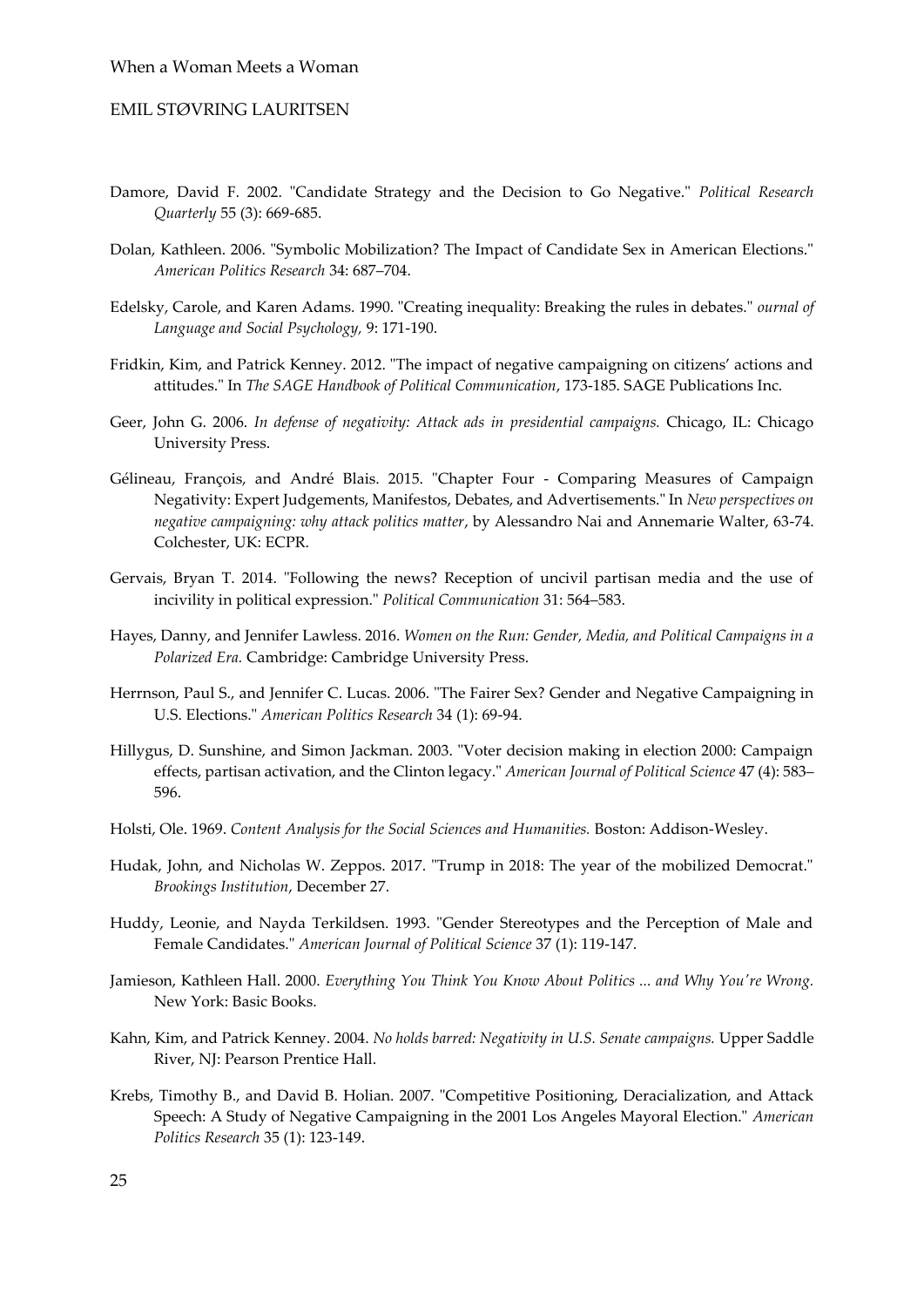- Lau, Richard R., and Gerald M. Pomper. 2004. *Negative campaigning: An analysis of U.S. Senate elections.* Lanham, MD: Rowman & Littlefield.
- Lee, Barbara. 2016. *Keys to elected office: the essential guide for womem.* Governors Guidebook Series, Cambridge, MA: The Barbara Lee Family Foundation.
- Lerer, Lisa. 2019. "It's a Question No One Says They Want to Ask. But the Women Running for President Keep Hearing It." *The New York Times*, June 4: A1.
- Lovenduski, Joni, and Pippa Norris. 2001. "Westminster Women: The Politics of Presence." *Political Studies* 51 (1): 84-102.
- Maier, Jürgen. 2015. "Chapter Eight Do Female Candidates Feel Compelled to Meet Sex-Role Expectations or Are They as Tough as Men? A Content Analysis on the Gender-Specific Use of Attacks in German Televised Debates." In *New perspectives on negative campaigning: why attack politics matter*, by Alessandro Nai and Annemarie Walter, 129146. Colchester, UK: ECPR Press.
- Maier, Jürgen, and Anna-Maria Renner. 2018. "When a Man Meets a Woman: Comparing the Use of Negativity of Male Candidates in Single- and Mixed-Gender Televised Debates." *Political Communication* 1-17.
- Maier, Jürgen, and Torsten Faas. 2011. "'Miniature Campaigns' in Comparison: The German Televised Debates, 2002–09." *German Politics* 20 (1): 75-91.
- Martin, Jonathan. 2019. "Many Democrats Love Elizabeth Warren. They Also Worry About Her." *The New York Times*, August 15.
- Mo, Cecilia Hyunjung. 2015. "The Consequences of Explicit and Implicit Gender Attitudes and Candidate Quality in the Calculation of Voters." *Political Behavior* 37 (2): 357–395.
- Mutz, Diana C., and Byron Reeves. 2005. "The New Videomalaise: Effects of Televised Incivility on Political Trust." *American Political Science Review* 99 (1): 1-15.
- Nai, Alessandro, and Annemarie Walter. 2015. "Chapter One The War of Words: The Art of Negative Campaigning." In *New perspectives on negative campaigning: why attack politics matters*, by Alessandro Nai and Annemarie Walter, 1-35. Colchester, UK: ECPR Press.
- Neuendorf, Kimberly A. 2002. *The Content Analysis Guidebook.* Thousand Oaks: Sage Publication .
- Norris, Pippa. 1996. "Women politicians: Transforming Westminster?" *Parliamentary Affairs* 49 (1): 89- 102.
- Roese, Neal J., and Gerald N. Sande. 1993. "Backlash Effects in Attack Politics." *Journal of Applied Social Psychology* 23: 632-653.
- Sanbonmatsu, Kira. 2010. "Organizing American Politics, Organizing Gender." In *The Oxford Handbook of American Elections and Political Behavior*, by Jan E. Leighley, 415-432. Oxford: Oxford University Press.